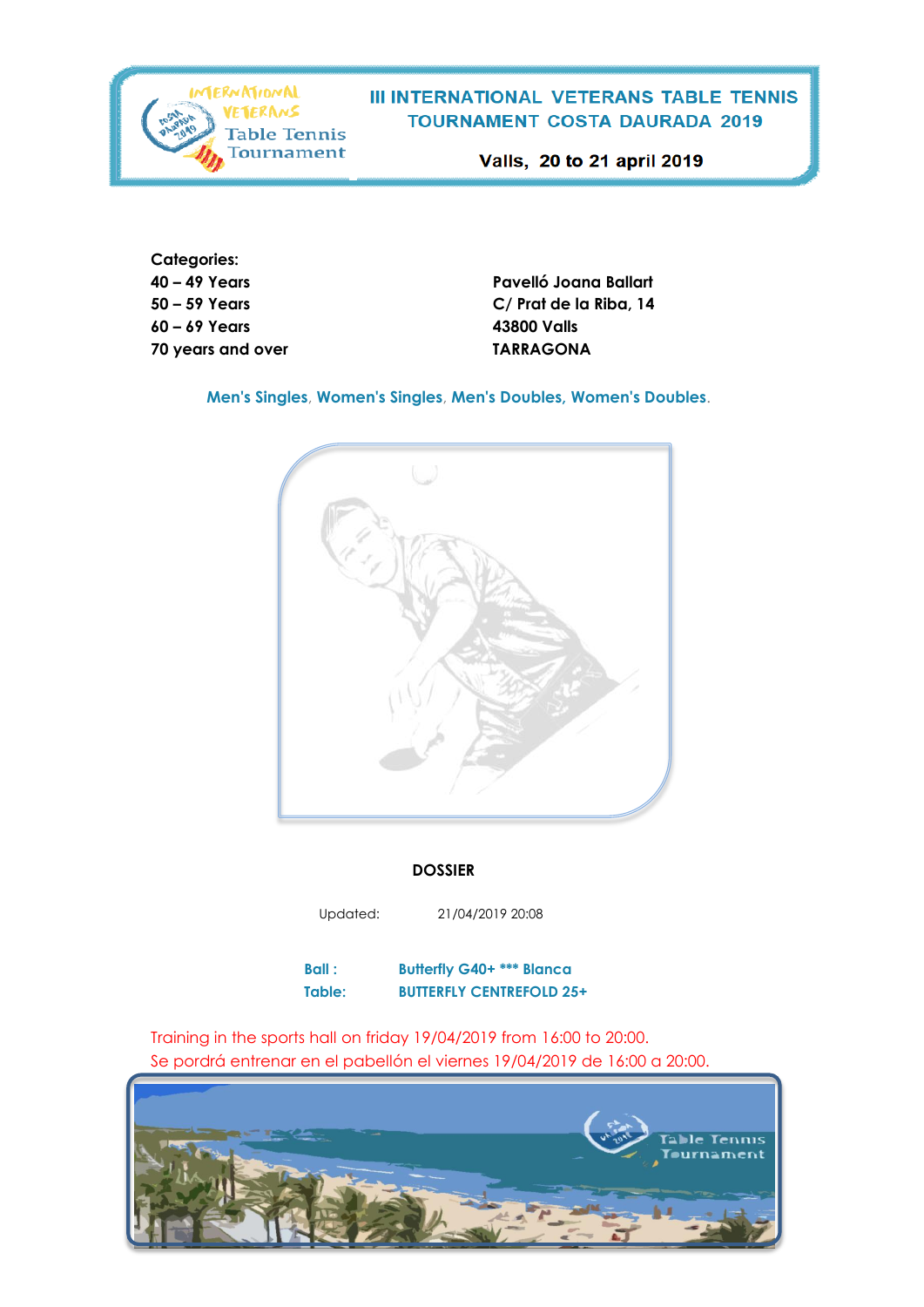

Valls, 20 to 21 april 2019

## **Schedule**

**17/04/2019**

|             | Men's Singles 40                         | 15 players | 3 groups of 5, 1st and 2nd to main draw, the others to consolation.                 |  |  |  |
|-------------|------------------------------------------|------------|-------------------------------------------------------------------------------------|--|--|--|
|             | <b>Men's Singles 50</b>                  | 18 players | 2 groups of 4 - 2 groups of 5, 1st and 2nd to main draw, the others to consolation. |  |  |  |
| <b>STEM</b> | <b>Men's Singles 60</b>                  | 19 players | 1 group of 4 - 3 groups of 5, 1st and 2nd to main draw, the others to consolation.  |  |  |  |
| 6<br>ш<br>O | Men's Singles 70<br>7 players            |            | 1 group of 7 players                                                                |  |  |  |
|             | Women's Singles 40-50-60-70<br>6 players |            | 1 group of 6 players                                                                |  |  |  |
|             | Men's Doubles 40                         | 9 doubles  | 3 groups of 3, 1st and 2nd to main draw, the others to consolation.                 |  |  |  |
|             | Men's & Women's Doubles 50               | 12 doubles | 3 groups of 4, 1st and 2nd to main draw, the others to consolation.                 |  |  |  |
|             | Men's Doubles 60-70                      | 11 doubles | 1 groups of 3 - 2 groups of 4, 1st and 2nd to main draw, the others to consolation. |  |  |  |

| <b>Day 20</b> | <b>TABLE 1</b> | <b>TABLE 2</b> | <b>TABLE 3</b> | <b>TABLE 4</b> | <b>TABLE 5</b> | TABLE 6 | <b>TABLE 7</b> | <b>TABLE 8</b> |
|---------------|----------------|----------------|----------------|----------------|----------------|---------|----------------|----------------|
| 10:00         | <b>MS40 G1</b> | <b>MS40 G2</b> | <b>MS40 G3</b> |                | <b>MS70 G1</b> | WS G1   | <b>MS60 G1</b> | <b>MS60 G2</b> |
| 10:20         | <b>MS40 G1</b> | <b>MS40 G2</b> | <b>MS40 G3</b> |                | <b>MS70 G1</b> | WS G1   | <b>MS60 G1</b> | <b>MS60 G2</b> |
| 10:40         | <b>MS40 G1</b> | <b>MS40 G2</b> | <b>MS40 G3</b> |                | <b>MS70 G1</b> | WS G1   | <b>MS60 G1</b> | <b>MS60 G2</b> |
| 11:00         | <b>MS40 G1</b> | <b>MS40 G2</b> | <b>MS40 G3</b> |                | <b>MS70 G1</b> | WS G1   | <b>MS60 G1</b> | <b>MS60 G2</b> |
| 11:20         | <b>MS40 G1</b> | <b>MS40 G2</b> | <b>MS40 G3</b> |                | <b>MS70 G1</b> | WS G1   | <b>MS60 G1</b> | <b>MS60 G2</b> |
| 11:40         | <b>MS40 G1</b> | <b>MS40 G2</b> | <b>MS40 G3</b> |                | <b>MS70 G1</b> | WS G1   | <b>MS60 G1</b> | <b>MS60 G2</b> |
| 12:00         | <b>MS40 G1</b> | <b>MS40 G2</b> | <b>MS40 G3</b> |                | <b>MS70 G1</b> | WS G1   | <b>MS60 G1</b> | <b>MS60 G2</b> |
| 12:20         | <b>MS40 G1</b> | <b>MS40 G2</b> | <b>MS40 G3</b> |                | <b>MS70 G1</b> | WS G1   | <b>MS60 G1</b> | <b>MS60 G2</b> |
| 12:40         | <b>MS40 G1</b> | <b>MS40 G2</b> | <b>MS40 G3</b> |                | <b>MS70 G1</b> |         | <b>MS60 G1</b> | <b>MS60 G2</b> |
| 13:00         | <b>MS40 G1</b> | <b>MS40 G2</b> | <b>MS40 G3</b> |                | <b>MS70 G1</b> |         | <b>MS60 G1</b> | <b>MS60 G2</b> |

|               | <b>BREAK 13:20 TO 16:00</b> |                |                |                |                |                |                |                |  |  |
|---------------|-----------------------------|----------------|----------------|----------------|----------------|----------------|----------------|----------------|--|--|
|               |                             |                |                |                |                |                |                |                |  |  |
| <b>Day 20</b> | <b>TABLE 1</b>              | <b>TABLE 2</b> | <b>TABLE 3</b> | <b>TABLE 4</b> | <b>TABLE 5</b> | <b>TABLE 6</b> | <b>TABLE 7</b> | <b>TABLE 8</b> |  |  |
| 16:00         | <b>MS70 G1</b>              | WS G1          | <b>MS50 G1</b> | <b>MS50 G2</b> | <b>MS50 G3</b> | <b>MS50 G4</b> | <b>MS60 G3</b> | <b>MS60 G4</b> |  |  |
| 16:20         | <b>MS70 G1</b>              | WS G1          | <b>MS50 G1</b> | <b>MS50 G2</b> | <b>MS50 G3</b> | <b>MS50 G4</b> | <b>MS60 G3</b> | <b>MS60 G4</b> |  |  |
| 16:40         | <b>MS70 G1</b>              | WS G1          | <b>MS50 G1</b> | <b>MS50 G2</b> | <b>MS50 G3</b> | <b>MS50 G4</b> | <b>MS60 G3</b> | <b>MS60 G4</b> |  |  |
| 17:00         | <b>MS70 G1</b>              | WS G1          | <b>MS50 G1</b> | <b>MS50 G2</b> | <b>MS50 G3</b> | <b>MS50 G4</b> | <b>MS60 G3</b> | <b>MS60 G4</b> |  |  |
| 17:20         | <b>MS70 G1</b>              | WS G1          | <b>MS50 G1</b> | <b>MS50 G2</b> | <b>MS50 G3</b> | <b>MS50 G4</b> | <b>MS60 G3</b> | <b>MS60 G4</b> |  |  |
| 17:40         | <b>MS70 G1</b>              | WS G1          | <b>MS50 G1</b> | <b>MS50 G2</b> | <b>MS50 G3</b> | <b>MS50 G4</b> | <b>MS60 G3</b> | <b>MS60 G4</b> |  |  |
| 18:00         | <b>MS70 G1</b>              | WS G1          | <b>MS50 G1</b> | <b>MS50 G2</b> |                |                | <b>MS60 G3</b> |                |  |  |
| 18:20         | <b>MS70 G1</b>              |                | <b>MS50 G1</b> | <b>MS50 G2</b> |                |                | <b>MS60 G3</b> |                |  |  |
| 18:40         | <b>MS70 G1</b>              |                | <b>MS50 G1</b> | <b>MS50 G2</b> |                |                | <b>MS60 G3</b> |                |  |  |
| 19:00         | <b>MS70 G1</b>              | <b>MS70 G1</b> | <b>MS50 G1</b> | <b>MS50 G2</b> |                |                | <b>MS60 G3</b> |                |  |  |

| <b>Day 21</b> | <b>TABLE 1</b>  | <b>TABLE 2</b>  | <b>TABLE 3</b>  | <b>TABLE 4</b> | <b>TABLE 5</b>   | <b>TABLE 6</b> | <b>TABLE 7</b>  | <b>TABLE 8</b> |
|---------------|-----------------|-----------------|-----------------|----------------|------------------|----------------|-----------------|----------------|
| 10:00         | <b>MWD50 G1</b> | <b>MWD50 G2</b> | <b>MWD50 G3</b> | <b>MD40 G1</b> | <b>MD40 G3</b>   | MD60-70 G1     | MD60-70 G2      | MD60-70 G3     |
| 10:20         | <b>MWD50 G1</b> | <b>MWD50 G2</b> | <b>MWD50 G3</b> | <b>MD40 G1</b> | <b>MD40 G3</b>   |                | MD60-70 G2      | MD60-70 G3     |
| 10:40         | <b>MWD50 G1</b> | <b>MWD50 G2</b> | <b>MWD50 G3</b> | <b>MD40 G1</b> | <b>MD40 G3</b>   | MD60-70 G1     | MD60-70 G2      | MD60-70 G3     |
| 11:00         | <b>MWD50 G1</b> | <b>MWD50 G2</b> | <b>MWD50 G3</b> | <b>MD40 G2</b> |                  |                | MD60-70 G2      | MD60-70 G3     |
| 11:20         | <b>MWD50 G1</b> | <b>MWD50 G2</b> | <b>MWD50 G3</b> | <b>MD40 G2</b> |                  |                | MD60-70 G2      | MD60-70 G3     |
| 11:40         | <b>MWD50 G1</b> | <b>MWD50 G2</b> | <b>MWD50 G3</b> | <b>MD40 G2</b> |                  |                | MD60-70 G2      | MD60-70 G3     |
| 12:00         |                 |                 |                 |                |                  |                |                 |                |
| 12.20         | $MS40$ Pre cons | $MSSO$ Pre cons | $MSSO$ Pre cons | MS60 Pre cons  | $M.S60$ Pre cons | MS60 Pre cons  | $MWD50$ OF cons |                |

| 12:20 | MS40 Pre cons.              | MS50 Pre cons. | MS50 Pre cons. | MS60 Pre cons. | MS60 Pre cons.    | MS60 Pre cons.    | MWD50 QF cons.   |                  |  |  |  |
|-------|-----------------------------|----------------|----------------|----------------|-------------------|-------------------|------------------|------------------|--|--|--|
| 12:40 | <b>MD40 OF</b>              | <b>MD40 OF</b> | MWD50 QF       | MWD50 OF       | <b>MD60-70 QF</b> | <b>MD60-70 OF</b> | MD60-70 QF cons. | MD60-70 QF cons. |  |  |  |
|       |                             |                |                |                |                   |                   |                  |                  |  |  |  |
|       | <b>BREAK 13:00 TO 16:00</b> |                |                |                |                   |                   |                  |                  |  |  |  |

| <b>Day 21</b> | <b>TABLE 1</b>   | <b>TABLE 2</b>   | <b>TABLE 3</b>    | <b>TABLE 4</b>    | <b>TABLE 5</b>  | TABLE 6         | <b>TABLE 7</b> | <b>TABLE 8</b> |
|---------------|------------------|------------------|-------------------|-------------------|-----------------|-----------------|----------------|----------------|
| 16:00         | <b>MS60 OF</b>   | <b>MS60 QF</b>   | MS60 QF           | <b>MS60 QF</b>    | <b>MS50 QF</b>  | <b>MS50 QF</b>  | <b>MS50 QF</b> | <b>MS50 QF</b> |
| 16:20         | <b>MS40 OF</b>   | <b>MS40 QF</b>   |                   |                   | MS60 QF cons.   | MS60 QF cons.   | MS60 QF cons.  | MS60 QF cons.  |
| 16:40         | MS40 QF cons     | MS40 QF cons     | MS40 QF cons      | MS40 QF cons      | MS50 QF cons.   | MS50 OF cons.   | MS50 QF cons.  | MS50 QF cons.  |
| 17:00         | MD60-70 SF cons. | MD60-70 SF cons. | <b>MD60-70 SF</b> | <b>MD60-70 SF</b> | <b>MWD50 SF</b> | <b>MWD50 SF</b> | MWD50 SF cons. | MWD50 SF cons. |
| 17:20         | MD40 SF cons.    | MD40 SF cons.    | MD40 SF           | MD40 SF           | <b>MS60 SF</b>  | <b>MS60 SF</b>  | MS 60 SF cons. | MS 60 SF cons. |
| 17:40         | <b>MS40 SF</b>   | <b>MS40 SF</b>   | <b>MS50 SF</b>    | <b>MS50 SF</b>    | MS40 SF cons.   | MS40 SF cons.   | MS 50 SF cons. | MS 50 SF cons. |
| 18:00         | MD60-70 F cons.  | <b>MD60-70 F</b> | <b>MWD50 F</b>    | MWD50 F cons.     | MD40 F cons.    | <b>MD40 F</b>   |                |                |
| 18:20         | MS40 F cons.     | MS50 F cons.     | <b>MS40 F</b>     | MS60 F cons.      | <b>MS50 F</b>   | <b>MS60 F</b>   |                |                |

**AWARDS CEREMONY**

19:00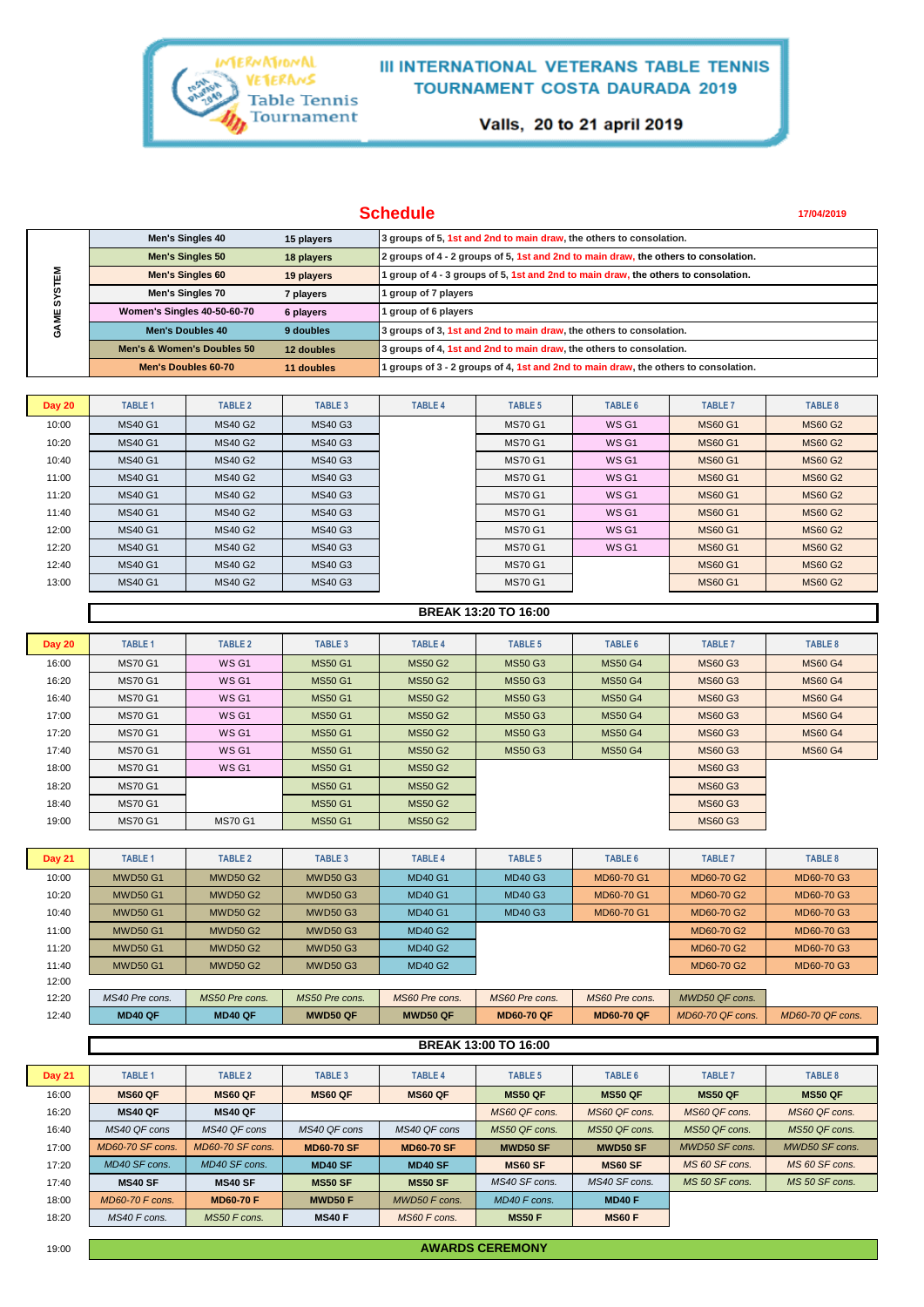

# **List of players**

**Red players** designed by the organization. For any modification you can send an email: info@vetterans.com

|                   | <b>Name</b>                       | <b>Association</b> | <b>Single</b> | <b>Doubles</b>   | <b>Doubles Partner</b>     | <b>Association</b> |
|-------------------|-----------------------------------|--------------------|---------------|------------------|----------------------------|--------------------|
| 1                 | ANCA, Sorin                       | <b>ESP</b>         | <b>MS40</b>   | MD40             | PAMIES PEREZ, David        | <b>ESP</b>         |
| $\overline{2}$    | AZCON-BIETO, Joaquin              | <b>ESP</b>         | <b>MS60</b>   | MD60             | ESCUDERO RUIZ, Josep Maria | <b>ESP</b>         |
| 3                 | <b>BADIA CASTELL, Jordi</b>       | <b>ESP</b>         | <b>MS50</b>   | <b>MD50</b>      | SORLI BEL, Ferran          | <b>ESP</b>         |
| 4                 | <b>BALTANAS GALISTEO, Antonio</b> | <b>ESP</b>         | <b>MS60</b>   | MD60             | GILES, Paul                | <b>ENG</b>         |
| 5                 | <b>BARBER COLL, Marti</b>         | <b>ESP</b>         | <b>MS50</b>   | <b>MD50</b>      | DE PABLO, Manuel           | <b>ESP</b>         |
| 6                 | BOGOMOLOV, Aleksandr              | <b>RUS</b>         | <b>MS60</b>   | <b>MD50</b>      | IAKOVLEV, Alexey           | <b>RUS</b>         |
| $\overline{7}$    | <b>BROMAGE, Dennis</b>            | <b>WAL</b>         | MS70          | MD70             | <b>ELMER GEORG, Ruths</b>  | <b>ESP</b>         |
| 8                 | <b>BUENO LUJAN, Roberto</b>       | <b>ESP</b>         | <b>MS40</b>   | MD40             | RUBIO HUERTA, Jesús        | <b>ESP</b>         |
| 9                 | CALO, Sergio                      | ITA.               | <b>MS60</b>   | MD60             | CONSUEGRA, Antoni          | <b>AND</b>         |
| 10                | CARBONELL CALLAU, Ernesto         | <b>ESP</b>         | <b>MS40</b>   | MD40             | <b>MUDRYAK, Oleksiy</b>    | <b>ESP</b>         |
| 11                | CASTELLS MONTSERRAT, Francesc     | <b>ESP</b>         | <b>MS60</b>   | MD <sub>60</sub> | MARTINEZ GOMEZ, Josep      | <b>ESP</b>         |
| $12 \overline{ }$ | CONSUEGRA, Antoni                 | AND                | <b>MS60</b>   | MD60             | CALO, Sergio               | ITA                |
| 13                | DE PABLO, Manuel                  | <b>ESP</b>         | <b>MS50</b>   | <b>MD50</b>      | <b>BARBER COLL, Martin</b> | <b>ESP</b>         |
| 14                | DIAMANDI, Gherasim                | <b>ESP</b>         | <b>MS50</b>   | <b>MD50</b>      | VENDELBO, Henrik           | <b>DEN</b>         |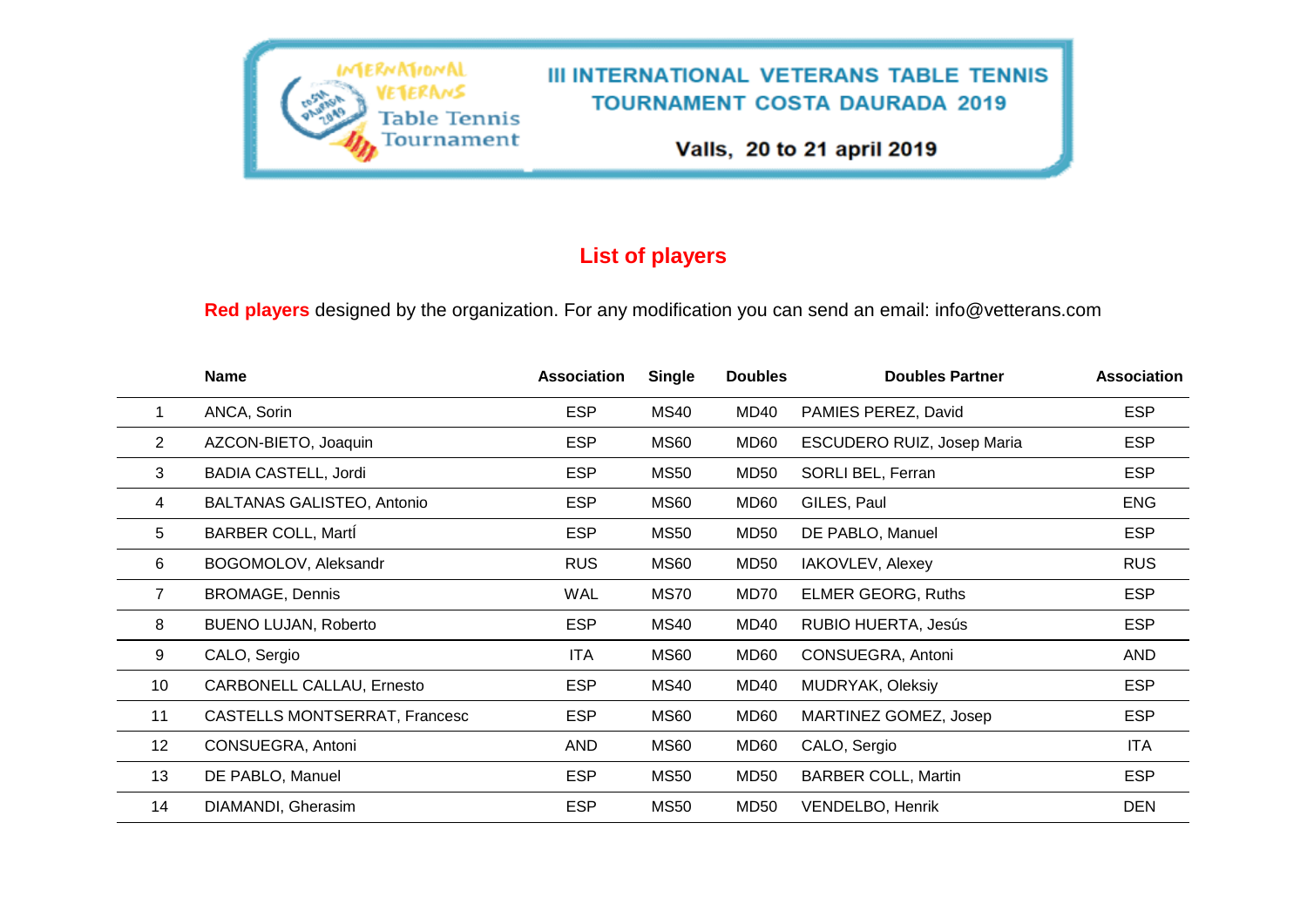Valls, 20 to 21 april 2019

| 15 | DRYAEV, Tengiz             | <b>RUS</b> | <b>MS50</b> | <b>MD40</b>      | FAVA ALEIXENDRI, Simon            | <b>ESP</b> |
|----|----------------------------|------------|-------------|------------------|-----------------------------------|------------|
| 16 | <b>ELMER GEORG, Ruths</b>  | <b>ESP</b> | <b>MS70</b> | MD70             | <b>BROMAGE, Dennis</b>            | <b>WAL</b> |
| 17 | ESCUDERO RUIZ, Josep Maria | <b>ESP</b> | <b>MS60</b> | <b>MD60</b>      | AZCON-BIETO, Joaquin              | <b>ESP</b> |
| 18 | EVSEEV, Andrei             | <b>RUS</b> | <b>MS60</b> | <b>MD50</b>      | NIKITIN, German                   | <b>RUS</b> |
| 19 | FAVA ALEIXENDRI, Simon     | <b>ESP</b> | <b>MS40</b> | <b>MD40</b>      | DRYAEV, Tengiz                    | <b>RUS</b> |
| 20 | FERNÁNDEZ FEBRER, Andreu   | <b>ESP</b> | <b>MS50</b> | <b>MD50</b>      | RAMOS LLOMPART, Santiago          | <b>ESP</b> |
| 21 | FONTANET BERGA, Francesc   | <b>ESP</b> | <b>MS70</b> | MD <sub>60</sub> | PORTA TARDA, Pere                 | <b>ESP</b> |
| 22 | GILES, Carol               | <b>ENG</b> | <b>WS50</b> | <b>WD50</b>      | WELSMAN, Margaret                 | <b>ENG</b> |
| 23 | GILES, Paul                | <b>ENG</b> | <b>MS50</b> | <b>MD50</b>      | <b>BALTANAS GALISTEO, Antonio</b> | <b>ESP</b> |
| 24 | GORDEEV, Sergei            | <b>RUS</b> | <b>MS50</b> | <b>MD40</b>      | KURNOSOV, Sergei                  | <b>RUS</b> |
| 25 | GORDEEVA, Svetlana         | <b>RUS</b> | <b>WS50</b> | <b>WD50</b>      | SHEKHTER, Olga                    | <b>RUS</b> |
| 26 | HARRISON, John             | <b>IRL</b> | <b>MS70</b> | MD70             | TEIXIDO SOLE, Joan Carles         | <b>ESP</b> |
| 27 | IAKOVLEV, Alexey           | <b>RUS</b> | <b>MS50</b> | <b>MD50</b>      | BOGOMOLOV, Aleksandr              | <b>RUS</b> |
| 28 | KARKAVIN, Aleksander       | <b>RUS</b> | <b>MS50</b> | <b>MD40</b>      | KORSUNSKIY, Oleg                  | <b>RUS</b> |
| 29 | KORSUNSKIY, Oleg           | <b>RUS</b> | <b>MS40</b> | <b>MD40</b>      | KARKAVIN, Aleksander              | <b>RUS</b> |
| 30 | KRUUKKA, Leif              | <b>SWE</b> | <b>MS60</b> | MD <sub>60</sub> | LI, Jianxin                       | <b>CHN</b> |
| 31 | KULEEV, Bladimir           | <b>RUS</b> | <b>MS40</b> | <b>MD40</b>      | TARASOV, Alexander                | <b>RUS</b> |
| 32 | KURNOSOV, Sergei           | <b>RUS</b> | <b>MS40</b> | <b>MD40</b>      | GORDEEV, Sergei                   | <b>RUS</b> |
| 33 | LI, Jianxin                | <b>CHN</b> | <b>MS60</b> | <b>MD60</b>      | KRUUKKA, Leif                     | SWE        |

**IMERNATIONAL** 

VETERANS

**Table Tennis** Tournament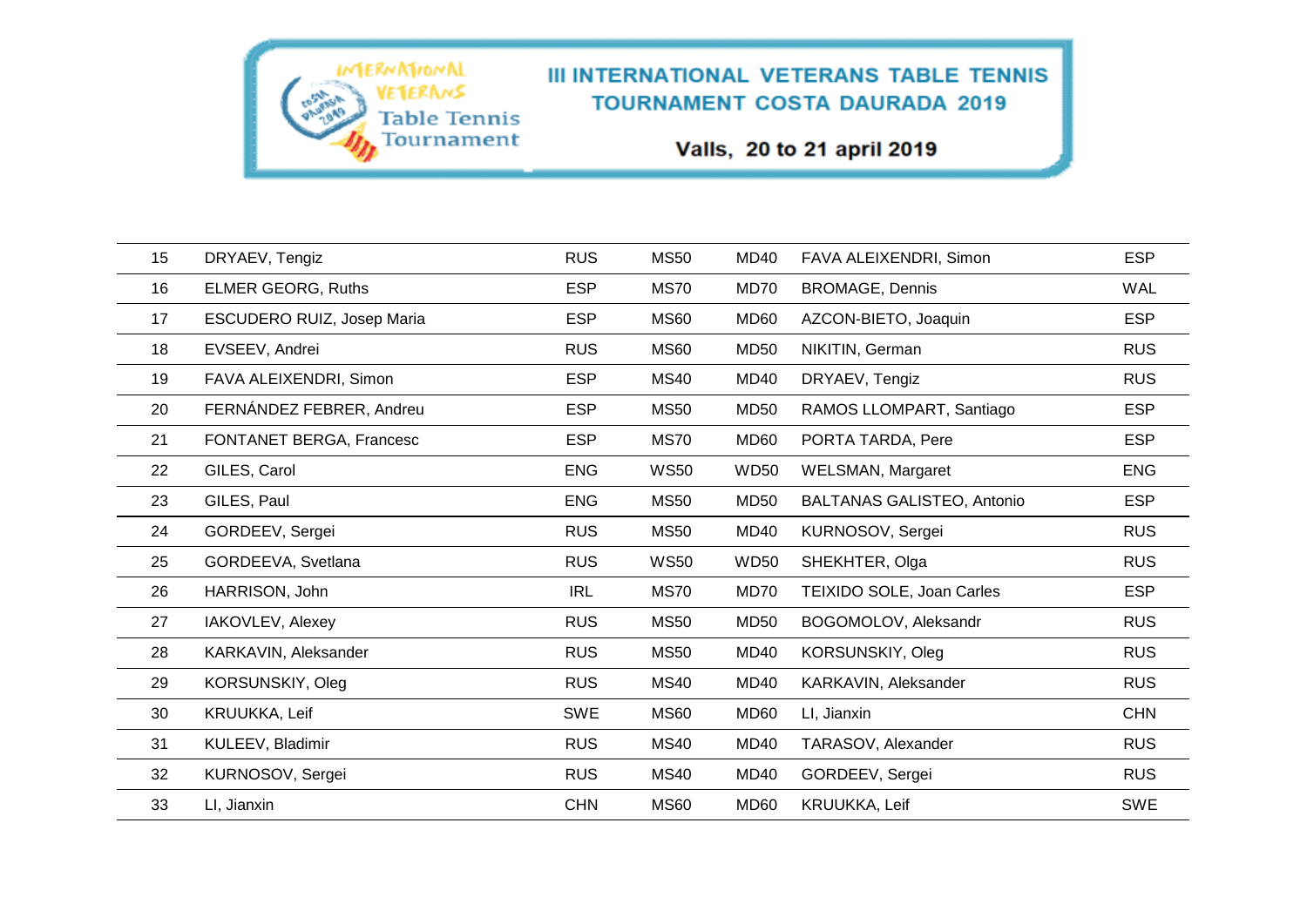Valls, 20 to 21 april 2019

| 34 | LORENZEN, Hans             | <b>ESP</b> | <b>MS60</b> | MD60        | SJOBERG, Olov                    | <b>ESP</b> |
|----|----------------------------|------------|-------------|-------------|----------------------------------|------------|
| 35 | MALTCEV, Evgenii           | <b>RUS</b> | <b>MS50</b> | MD50        | SMIRNOV, Vladimir                | <b>RUS</b> |
| 36 | MARTINEZ GOMEZ, Josep      | <b>ESP</b> | <b>MS60</b> | MD60        | CASTELLS MONTSERRAT, Francesc    | <b>ESP</b> |
| 37 | MARTINEZ PIÑOL, Arcadi     | <b>ESP</b> | <b>MS40</b> | <b>MD40</b> | QUEROL COLL, Jaume               | <b>ESP</b> |
| 38 | MUDRYAK, Oleksiy           | <b>ESP</b> | <b>MS40</b> | MD40        | <b>CARBONELL CALLAU, Ernesto</b> | <b>ESP</b> |
| 40 | NIKITIN, German            | <b>RUS</b> | <b>MS50</b> | MD50        | EVSEEV, Andrei                   | <b>RUS</b> |
| 41 | PAMIES PEREZ, David        | <b>ESP</b> | <b>MS40</b> | <b>MD40</b> | ANCA, Sorin                      | <b>ESP</b> |
| 42 | PERARNAU SEVILLA, Fernando | <b>ESP</b> | <b>MS50</b> | <b>MD50</b> | ZARAGOZA FORNER, Francisco       | <b>ESP</b> |
| 43 | PORTA TARDA, Pere          | <b>ESP</b> | <b>MS60</b> | <b>MD60</b> | FONTANET BERGA, Francesc         | <b>ESP</b> |
| 44 | POTOTSKIY, Evgeny          | <b>RUS</b> | <b>MS60</b> | MD60        | VYSOKOV, Viktor                  | <b>RUS</b> |
| 45 | QUEROL COLL, Jaume         | <b>ESP</b> | <b>MS40</b> | MD40        | MARTINEZ PIÑOL, Arcadi           | <b>ESP</b> |
| 46 | RAMOS LLOMPART, Santiago   | <b>ESP</b> | <b>MS50</b> | <b>MD50</b> | FERNÁNDEZ FEBRER, Andreu         | <b>ESP</b> |
| 48 | RODRIGUEZ VEGA, Maria Jose | <b>ESP</b> | <b>WS40</b> | <b>WD40</b> | XU, Yuchan                       | <b>CHN</b> |
| 49 | RUBIO HUERTA, Jesús        | <b>ESP</b> | <b>MS60</b> | MD40        | <b>BUENO LUJAN, Roberto</b>      | <b>ESP</b> |
| 50 | RUSINOV, Andrei            | <b>RUS</b> | <b>MS40</b> | <b>MD40</b> | SUNEGIN, Evgenii                 | <b>RUS</b> |
| 51 | SHEKHTER, Olga             | <b>RUS</b> | <b>WS50</b> | <b>WD50</b> | GORDEEVA, Svetlana               | <b>RUS</b> |
| 52 | SHORT, Michael             | <b>ENG</b> | <b>MS70</b> | MD60        | <b>WELSMAN, David</b>            | <b>ENG</b> |
| 53 | SJOBERG, Olov              | <b>ESP</b> | <b>MS70</b> | MD70        | LORENZEN, Hans                   | <b>ESP</b> |
| 54 | SMIRNOV, Vladimir          | <b>RUS</b> | <b>MS60</b> | <b>MD50</b> | MALTCEV, Evgenii                 | <b>RUS</b> |

**IMERNATIONAL** 

VETERANS

**Table Tennis** Tournament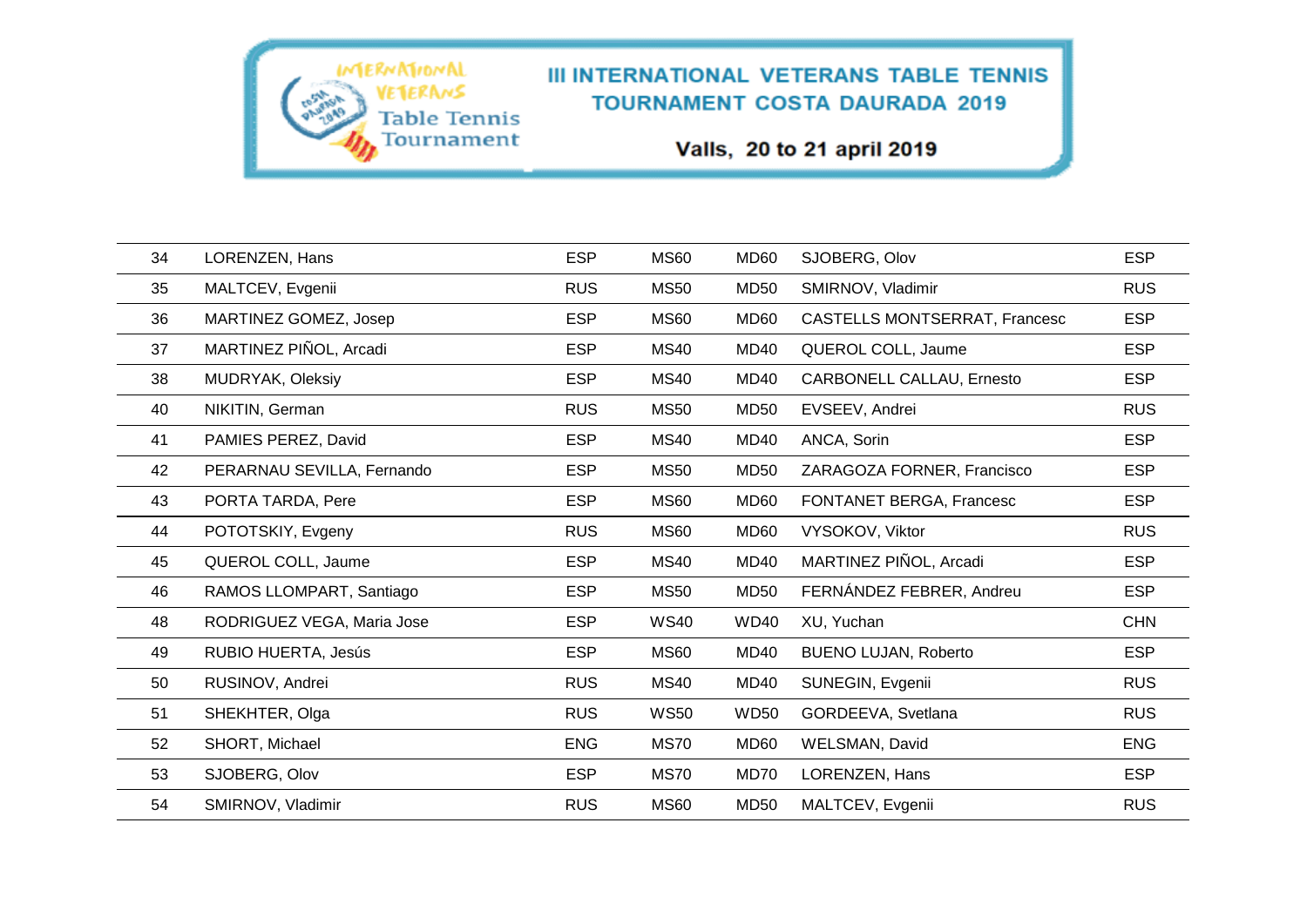Valls, 20 to 21 april 2019

| 55 | SORLI BEL, Ferran          | <b>ESP</b> | <b>MS50</b> | <b>MD50</b> | <b>BADIA CASTELL, Jordi</b> | <b>ESP</b> |
|----|----------------------------|------------|-------------|-------------|-----------------------------|------------|
| 56 | SUNEGIN, Evgenii           | <b>RUS</b> | <b>MS40</b> | MD40        | RUSINOV, Andrei             | <b>RUS</b> |
| 57 | TARASOV, Alexander         | <b>RUS</b> | <b>MS40</b> | MD40        | KULEEV, Bladimir            | <b>RUS</b> |
| 58 | TEIXIDO SOLE, Joan Carles  | <b>ESP</b> | <b>MS60</b> | MD60        | HARRISON, John              | <b>IRL</b> |
| 61 | VENDELBO, Henrik           | <b>DEN</b> | <b>MS50</b> | <b>MD50</b> | DIAMANDI, Gherasim          | <b>ESP</b> |
| 63 | VYSOKOV, Viktor            | <b>RUS</b> | <b>MS60</b> | MD60        | POTOTSKIY, Evgeny           | <b>RUS</b> |
| 64 | WELSMAN, David             | <b>ENG</b> | <b>MS60</b> | MD60        | SHORT, Michael              | <b>ENG</b> |
| 65 | <b>WELSMAN, Margaret</b>   | <b>ENG</b> | <b>WS70</b> | <b>WD50</b> | GILES, Carol                | <b>ENG</b> |
| 66 | XU, Yuchan                 | <b>CHN</b> | <b>WS60</b> | <b>WD50</b> | RODRIGUEZ VEGA, Maria Jose  | <b>ESP</b> |
| 67 | ZARAGOZA FORNER, Francisco | <b>ESP</b> | <b>MS50</b> | <b>MD50</b> | PERARNAU SEVILLA, Fernando  | <b>ESP</b> |

**IMERNATIONAL** 

VETERANS

**Table Tennis** Tournament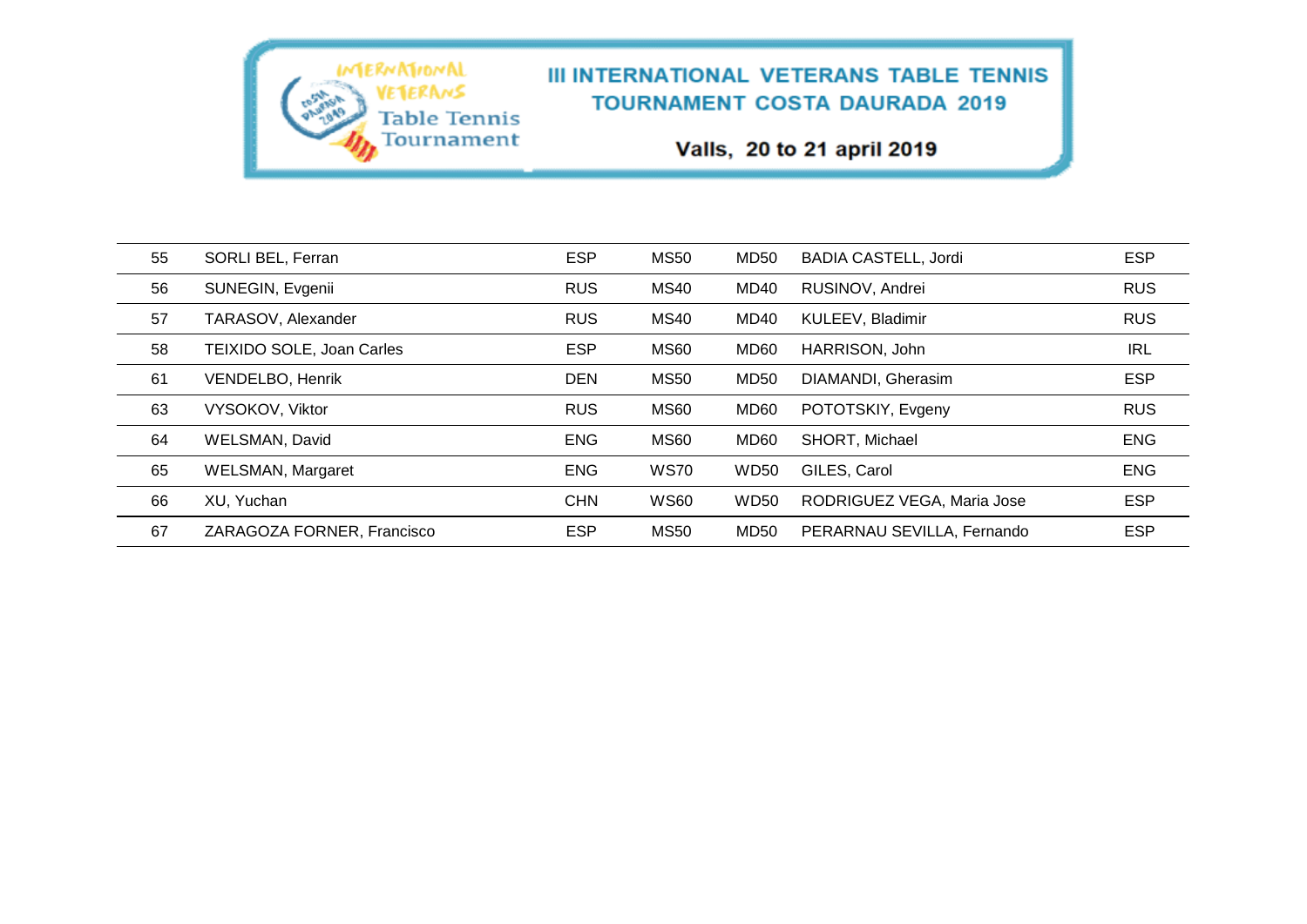

Valls, 20 to 21 april 2019

# **MEDALS**

|     | <b>WOMEN'S SINGLES 40-50-60-70</b> |            |                 | <b>MEN'S SINGLES 40</b> |            |
|-----|------------------------------------|------------|-----------------|-------------------------|------------|
| 1st | <b>SHEKHTER, Olga</b>              | <b>RUS</b> | 1st             | <b>QUEROL, Jaume</b>    | ESP        |
| 2nd | <b>GILES, Carol</b>                | <b>ENG</b> | 2 <sub>nd</sub> | <b>SUNEGIN, Evgenii</b> | <b>RUS</b> |
| 3th | <b>GORDEEVA, Svetlana</b>          | <b>RUS</b> | 3th             | <b>MARTINEZ, Arcadi</b> | ESP        |
| 4th | XU, Yuchan                         | <b>CHN</b> | 3th             | <b>KURNOSOV, Sergei</b> | <b>RUS</b> |

| <b>MEN'S SINGLES 40</b> |                         |            |  |  |  |  |
|-------------------------|-------------------------|------------|--|--|--|--|
| 1st                     | <b>QUEROL, Jaume</b>    | <b>ESP</b> |  |  |  |  |
| 2nd                     | <b>SUNEGIN, Evgenii</b> | <b>RUS</b> |  |  |  |  |
| 3th                     | <b>MARTINEZ, Arcadi</b> | <b>ESP</b> |  |  |  |  |
| 3th                     | <b>KURNOSOV, Sergei</b> | <b>RUS</b> |  |  |  |  |

| <b>MEN'S SINGLES 50</b> |                           |            | <b>MEN'S SINGLES 60</b> |                             |            |
|-------------------------|---------------------------|------------|-------------------------|-----------------------------|------------|
| 1st                     | <b>VENDELBO, Henrik</b>   | <b>DEN</b> | 1st                     | <b>MARTINEZ, Josep</b>      | <b>ESP</b> |
| 2nd                     | GILES, Paul               | <b>ENG</b> | 2nd                     | <b>BOGOMOLOV, Aleksandr</b> | RUS        |
| 3th                     | <b>DIAMANDI, Gherasim</b> | <b>ESP</b> | 3th                     | <b>CASTELLS, Francesc</b>   | <b>ESP</b> |
| 3th                     | ZARAGOZA, Francisco       | <b>ESP</b> | 3th                     | <b>CALO, Sergio</b>         | <b>ITA</b> |

| <b>MEN'S SINGLES 70</b> |                           |            |
|-------------------------|---------------------------|------------|
| 1st                     | <b>BROMAGE, Dennis</b>    | <b>WAL</b> |
| 2 <sub>nd</sub>         | <b>FONTANET, Francesc</b> | <b>ESP</b> |
| 3th                     | SJOBERG, Olov             | <b>ESP</b> |
| 4th                     | <b>ELMER, Ruths</b>       | ESP        |

| <b>MEN'S SINGLES 60</b> |                           |            |
|-------------------------|---------------------------|------------|
| 1st                     | <b>MARTINEZ, Josep</b>    | <b>ESP</b> |
|                         | 2nd BOGOMOLOV, Aleksandr  | <b>RUS</b> |
| 3th                     | <b>CASTELLS, Francesc</b> | <b>ESP</b> |
| 3th                     | <b>CALO, Sergio</b>       | ITA        |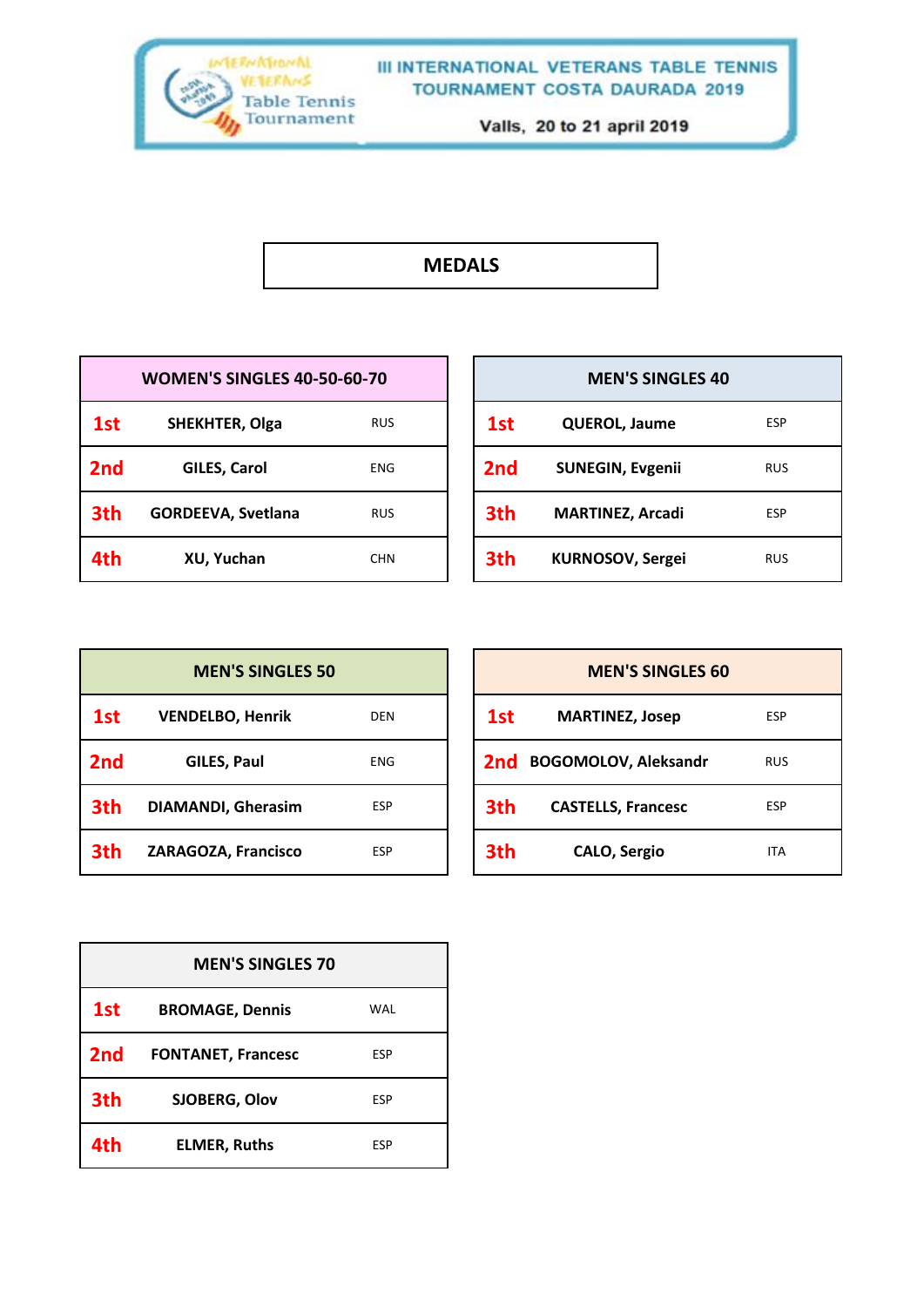

| <b>MEN'S DOUBLES 40</b> |                            |            |
|-------------------------|----------------------------|------------|
|                         | <b>KARKAVIN Aleksander</b> | <b>RUS</b> |
| 1st                     | <b>KORSUNSKIY Oleg</b>     | <b>RUS</b> |
| 2nd                     | <b>MARTINEZ Arcadi</b>     | <b>ESP</b> |
|                         | <b>QUEROL Jaume</b>        | <b>ESP</b> |
| 3th                     | <b>ANCA Sorin</b>          | <b>ESP</b> |
|                         | <b>PAMIES David</b>        | <b>ESP</b> |
| 3th                     | <b>RUSINOV Andrei</b>      | <b>RUS</b> |
|                         | <b>SUNEGIN Evgenii</b>     | <b>RUS</b> |

| <b>MEN'S &amp; WOMEN'S DOUBLES 50</b> |                            |            |
|---------------------------------------|----------------------------|------------|
| 1st                                   | <b>DIAMANDI Gherasim</b>   | <b>ESP</b> |
|                                       | <b>VENDELBO Henrik</b>     | DEN        |
| 2 <sub>nd</sub>                       | <b>BOGOMOLOV Aleksandr</b> | <b>RUS</b> |
|                                       | <b>IAKOVLEV Alexey</b>     | RUS        |
| 3th                                   | <b>PERARNAU Ferran</b>     | <b>ESP</b> |
|                                       | <b>ZARAGOZA Francisco</b>  | <b>ESP</b> |
| 3th                                   | <b>BARBER Martí</b>        | <b>ESP</b> |
|                                       | <b>DE PABLO Manuel</b>     | <b>FSP</b> |

| <b>MEN'S DOUBLES 60-70</b> |                             |            |
|----------------------------|-----------------------------|------------|
|                            | <b>CASTELLS Francesc</b>    | <b>ESP</b> |
| 1st                        | <b>MARTINEZ Josep</b>       | <b>ESP</b> |
| 2 <sub>nd</sub>            | <b>AZCON-BIETO Joaquim</b>  | <b>ESP</b> |
|                            | <b>ESCUDERO Josep Maria</b> | <b>FSP</b> |
| 3th                        | <b>SHORT Michael</b>        | <b>FNG</b> |
|                            | <b>WELSMAN David</b>        | <b>ENG</b> |
| 3th                        | <b>BROMAGE Dennis</b>       | WAI        |
|                            | <b>ELMER Ruths</b>          | <b>ESP</b> |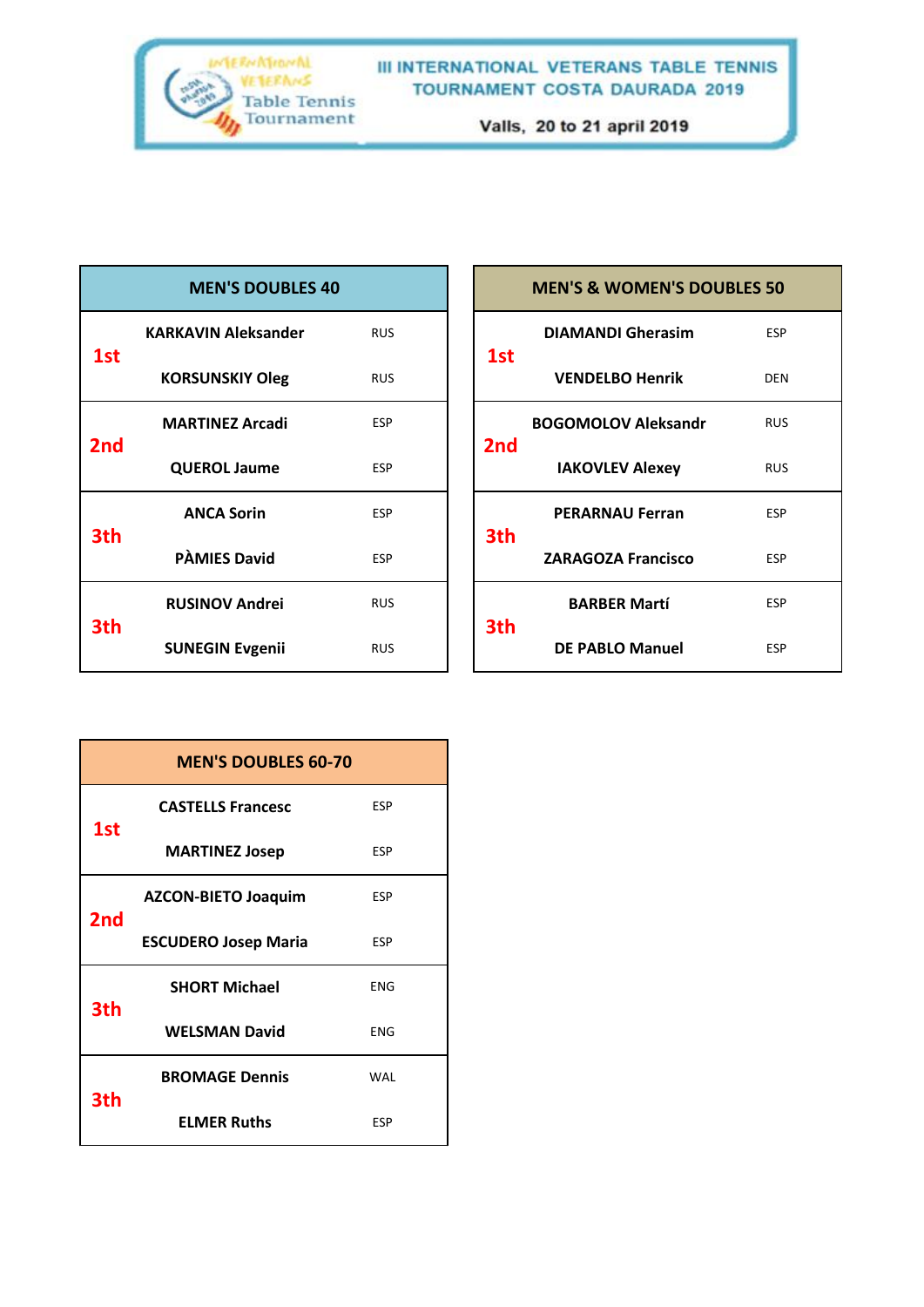

| <b>MEN'S SINGLES 40 CONSOLATION</b> |                           |            |
|-------------------------------------|---------------------------|------------|
| 1st                                 | <b>KORSUNSKIY, Oleg</b>   | <b>RUS</b> |
| 2 <sub>nd</sub>                     | <b>MUDRYAK, Oleksiy</b>   | <b>ESP</b> |
| 3th                                 | <b>KULEEV, Bladimir</b>   | <b>RUS</b> |
| 3th                                 | <b>TARASOV, Alexander</b> | <b>RUS</b> |

| <b>MEN'S SINGLES 50 CONSOLATION</b> |                         |            |
|-------------------------------------|-------------------------|------------|
| 1st                                 | <b>IAKOVLEV, Alexey</b> | <b>RUS</b> |
| 2 <sub>nd</sub>                     | RAMOS, Santiago         | <b>ESP</b> |
| 3th                                 | FERNÁNDEZ, Andreu       | <b>ESP</b> |
| 3th                                 | <b>BARBER, Martí</b>    | <b>ESP</b> |
|                                     |                         |            |

| <b>MEN'S SINGLES 60 CONSOLATION</b> |                              |            |
|-------------------------------------|------------------------------|------------|
| 1st                                 | <b>ESCUDERO, Josep Maria</b> | <b>ESP</b> |
| 2 <sub>nd</sub>                     | <b>VYSOKOV, Viktor</b>       | <b>RUS</b> |
| 3th                                 | <b>KRUUKKA, Leif</b>         | <b>SWE</b> |
| 3th                                 | <b>RUBIO, Jesús</b>          | <b>FSP</b> |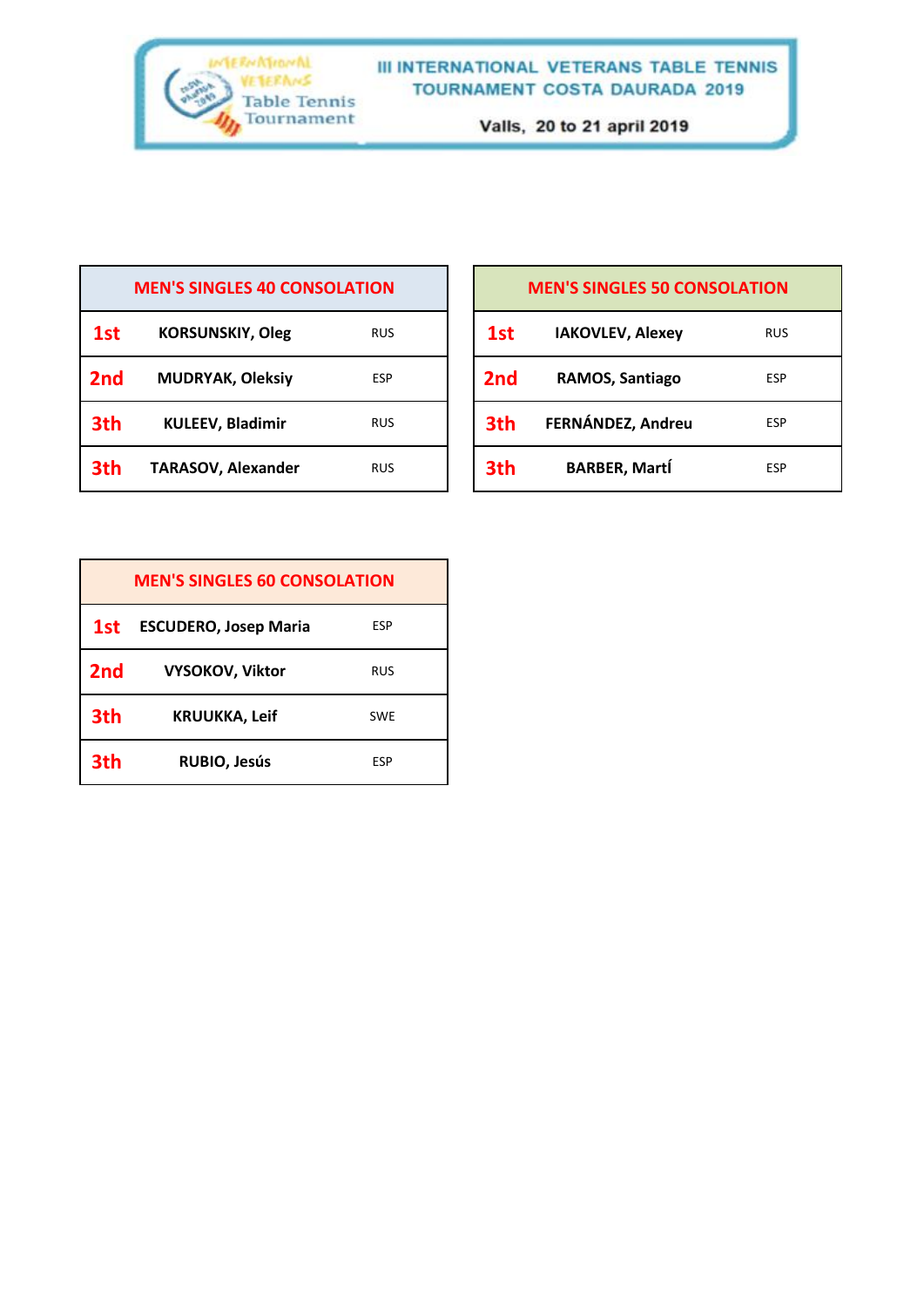

| <b>MEN'S DOUBLES 40 CONSOLATION</b> |                        |            |
|-------------------------------------|------------------------|------------|
| 1st                                 | <b>GORDEEV Sergei</b>  | <b>RUS</b> |
|                                     | <b>KURNOSOV Sergei</b> | RUS        |
| 2 <sub>nd</sub>                     | <b>BUENO Roberto</b>   | <b>ESP</b> |
|                                     | <b>RUBIO Jesús</b>     | <b>ESP</b> |
| 3th                                 | <b>DRYAEV Tengiz</b>   | <b>RUS</b> |
|                                     | <b>FAVA Simon</b>      | <b>ESP</b> |

| <b>MEN'S &amp; WOMEN'S DOUBLES 50 CONSOLATION</b> |                             |            |
|---------------------------------------------------|-----------------------------|------------|
| 1st                                               | <b>GORDEEVA Svetlana</b>    | <b>RUS</b> |
|                                                   | <b>SHEKHTER Olga</b>        | <b>RUS</b> |
| 2nd                                               | <b>MALTCEV Evgenii</b>      | <b>RUS</b> |
|                                                   | <b>SMIRNOV Vladimir</b>     | <b>RUS</b> |
| 3th                                               | <b>RODRIGUEZ Maria Jose</b> | <b>ESP</b> |
|                                                   | <b>XU Yuchan</b>            | <b>CHN</b> |
| 3th                                               | <b>EVSEEV Andrei</b>        | <b>RUS</b> |
|                                                   | <b>NIKITIN German</b>       | <b>RUS</b> |

| <b>MEN'S DOUBLES 60-70 CONSOLATION</b> |                          |            |
|----------------------------------------|--------------------------|------------|
| 1st                                    | <b>KRUUKKA Leif</b>      | <b>SWE</b> |
|                                        | LI Jianxin               | <b>CHN</b> |
| 2nd                                    | <b>FONTANET Francesc</b> | <b>ESP</b> |
|                                        | <b>PORTA Pere</b>        | <b>ESP</b> |
| 3th                                    | <b>POTOTSKIY Evgeny</b>  | <b>RUS</b> |
|                                        | <b>VYSOKOV Viktor</b>    | <b>RUS</b> |
| 3th                                    | <b>LORENZEN Hans</b>     | <b>ESP</b> |
|                                        | <b>SJOBERG Olov</b>      | <b>ESP</b> |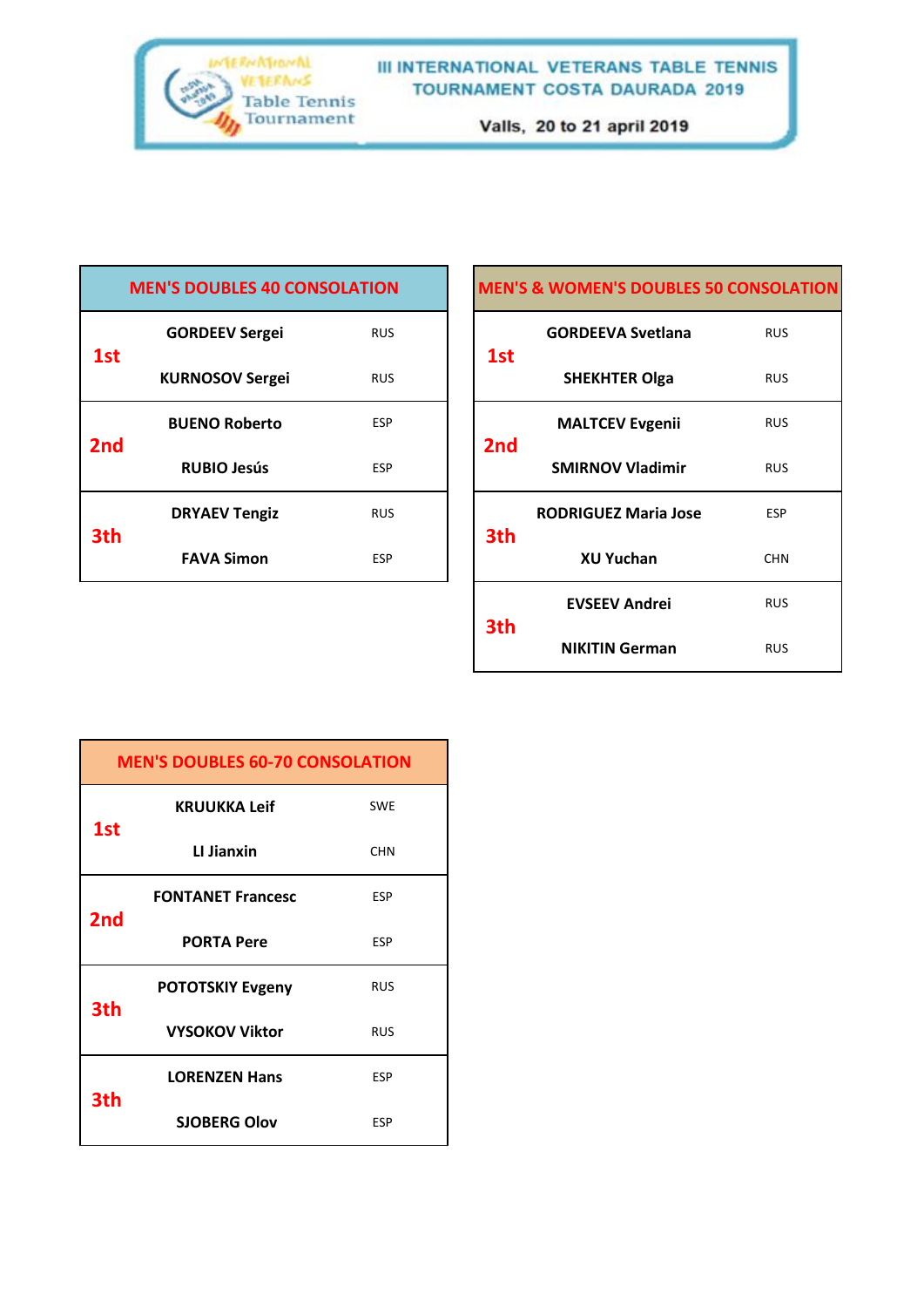

Valls, 20 to 21 april 2019

#### **MEN'S SINGLES 40 - GROUPS**

3 groups of 5, 1st and 2nd to main draw, the others to consolation.

| the contract of the contract of the contract of the contract of the contract of the contract of the contract of | .<br>_______ |  |  |
|-----------------------------------------------------------------------------------------------------------------|--------------|--|--|
|                                                                                                                 |              |  |  |

|                | Referee Ord. Day Time Table |          |  |              | <b>GROUP-1</b>          |         | 2       | 3       | 4       | 5              | <b>PTS</b> | <b>CLS</b>     |
|----------------|-----------------------------|----------|--|--------------|-------------------------|---------|---------|---------|---------|----------------|------------|----------------|
| $\overline{2}$ | 4-5<br>20                   | 10:00    |  |              | <b>VERDEJO, Enric</b>   |         | $0 - 3$ | $3-0$   | $3-0$   | $3 - 1$        | ⇁          | $2^{\circ}$    |
| $\overline{4}$ | $1 - 3$                     | 20 10:20 |  |              | <b>ESP</b>              |         | 8,9,9,  | 8,10,6, | 10,3,4, | $-8,4,4,10,$   |            |                |
| 3              | $2 - 5$                     | 20 10:40 |  | $\mathbf{2}$ | <b>KORSUNSKIY, Oleg</b> | $3-0$   |         | $0 - 3$ | $3-0$   | $3-0$          | ⇁          | 3 <sup>o</sup> |
|                | $3 - 4$                     | 20 11:00 |  |              | <b>RUS</b>              |         |         | 3,3,6,  | 3,3,6,  | 6, 9, 7,       |            |                |
| 4              | $1-5$                       | 20 11:20 |  | 3            | SUNEGIN, Evgenii        | $0 - 3$ | $3-0$   |         | $3-0$   | $3-0$          | ⇁          | 10             |
| 3              | $2 - 4$                     | 20 11:40 |  |              | <b>RUS</b>              |         |         |         | 4,8,10, | 6,6,8,         |            |                |
| 5              | $1 - 2$<br>20               | 12:00    |  | 4            | <b>MUDRYAK, Oleksiy</b> | $0 - 3$ | $0 - 3$ | $0 - 3$ |         | $3 - 1$        | 5          | 4 <sup>0</sup> |
| 2              | $3 - 5$<br>20               | 12:20    |  |              | <b>ESP</b>              |         |         |         |         | $8, -9, 8, 6,$ |            |                |
| 5              | $1 - 4$                     | 20 12:40 |  | 5            | <b>ANCA, Sorin</b>      | 1-3     | $0 - 3$ | $0 - 3$ | $1 - 3$ |                | 4          | $5^{\circ}$    |
|                | $2 - 3$<br>20               | 13:00    |  |              | <b>ESP</b>              |         |         |         |         |                |            |                |

|                | Referee Ord. Day Time Table |          |                |             | <b>GROUP-2</b>            |         | 2       | 3             |         | 5           | <b>PTS</b> | <b>CLS</b>     |
|----------------|-----------------------------|----------|----------------|-------------|---------------------------|---------|---------|---------------|---------|-------------|------------|----------------|
| $\overline{2}$ | 4-5                         | 20 10:00 | $\overline{2}$ |             | <b>KURNOSOV, Sergei</b>   |         | $3-0$   | 3-0           | $3-0$   | $3-0$       | 8          | 10             |
| $\overline{4}$ | $1 - 3$                     | 20 10:20 | $\overline{2}$ |             | <b>RUS</b>                |         | 2,12,4, | 7,3,4,        | 4,7,5,  | 5,4,3,      |            |                |
| 3              | $2 - 5$                     | 20 10:40 | $\overline{2}$ |             | <b>MARTINEZ, Arcadi</b>   | $0 - 3$ |         | $3 - 2$       | $3-0$   | $3 - 1$     |            | $2^{\circ}$    |
|                | $3 - 4$                     | 20 11:00 | $\overline{2}$ |             | <b>ESP</b>                |         |         | $9,7,-8,-8,8$ | 3,5,3,  | $7,7,-7,8$  |            |                |
| 4              | $1 - 5$                     | 20 11:20 | $\overline{2}$ | 3<br>$\sim$ | <b>TARASOV, Alexander</b> | $0 - 3$ | $2 - 3$ |               | $3-0$   | $3-0$       | 6          | 3 <sup>0</sup> |
| 3              | $2 - 4$                     | 20 11:40 | $\overline{2}$ |             | <b>RUS</b>                |         |         |               | 3,4,6,  | 7,8,7,      |            |                |
| 5              | $1 - 2$                     | 20 12:00 | $\overline{2}$ | 4           | <b>BUENO, Roberto</b>     | $0 - 3$ | $0 - 3$ | $0 - 3$       |         | $1 - 3$     | 4          | $5^{\circ}$    |
| $\overline{2}$ | $3 - 5$                     | 20 12:20 | $\overline{2}$ |             | <b>ESP</b>                |         |         |               |         | $-7,6,10,8$ |            |                |
| 5              | 20<br>$1 - 4$               | 12:40    | $\overline{2}$ | 5           | PAMIES, David             | $0 - 3$ | 1-3     | $0 - 3$       | $3 - 1$ |             | 5          | 4 <sup>0</sup> |
|                | $2 - 3$                     | 20 13:00 |                |             | <b>ESP</b>                |         |         |               |         |             |            |                |

|                |         |    |                  | Referee Ord. Day Time Table |        | GROUP-3                   |         | 2      | 3         | 4                | 5              | <b>PTS</b> | <b>CLS</b>     |
|----------------|---------|----|------------------|-----------------------------|--------|---------------------------|---------|--------|-----------|------------------|----------------|------------|----------------|
| $\overline{2}$ | 4-5     |    | 20 10:00         | 3                           |        | QUEROL, Jaume             |         | $3-0$  | $3-0$     | $3-0$            | $3-0$          | 8          | 10             |
| 4              | $1 - 3$ |    | 20 10:20         | 3                           | $\sim$ | <b>ESP</b>                |         | 3,6,3, | 3,7,4,    | 8,2,10,          | 5,4,7,         |            |                |
| 3              | $2 - 5$ |    | 20 10:40         | 3                           |        | <b>FAVA, Simon</b>        | $0 - 3$ |        | $0 - 3$   | $0 - 3$          | $0 - 3$        | 4          | $5^{\circ}$    |
|                | $3 - 4$ |    | 20 11:00         | 3                           | $\sim$ | <b>ESP</b>                |         |        | 9, 10, 5, | 6,7,6,           | 6, 5, 5,       |            |                |
| 4              | $1-5$   |    | 20 11:20         | 3                           | 3      | <b>RUSINOV, Andrei</b>    | $0 - 3$ | $3-0$  |           | $3 - 1$          | $0 - 3$        | 6          | 3 <sup>o</sup> |
| 3              |         |    | $2 - 4$ 20 11:40 | 3                           |        | <b>RUS</b>                |         |        |           | $16, -9, 6, 10,$ | 4,8,9,         |            |                |
| 5              | $1 - 2$ |    | 20 12:00         | 3                           | 4      | <b>KULEEV, Bladimir</b>   | $0 - 3$ | $3-0$  | 1-3       |                  | $1 - 3$        | 5          | $4^{\circ}$    |
| 2              | $3 - 5$ |    | 20 12:20         | 3                           | $\sim$ | <b>RUS</b>                |         |        |           |                  | $9, -8, 1, 7,$ |            |                |
| 5              | $1 - 4$ |    | 20 12:40         | 3                           | 5      | <b>CARBONELL, Ernesto</b> | $0 - 3$ | $3-0$  | $3-0$     | $3 - 1$          |                |            | $2^{\circ}$    |
|                | $2 - 3$ | 20 | 13:00            |                             |        | <b>ESP</b>                |         |        |           |                  |                |            |                |

\* In case of cancellations, the org. Committee may remake the draw.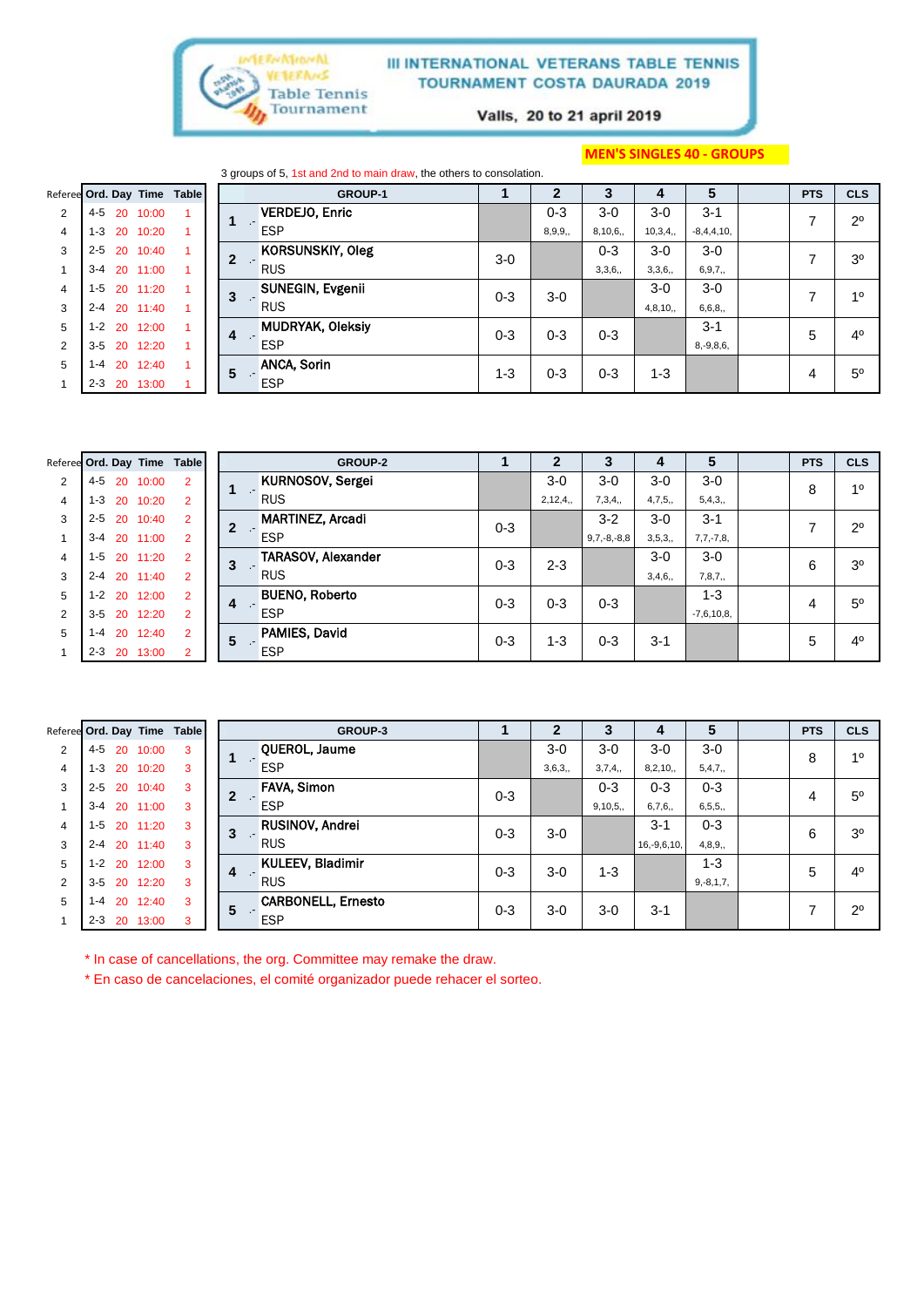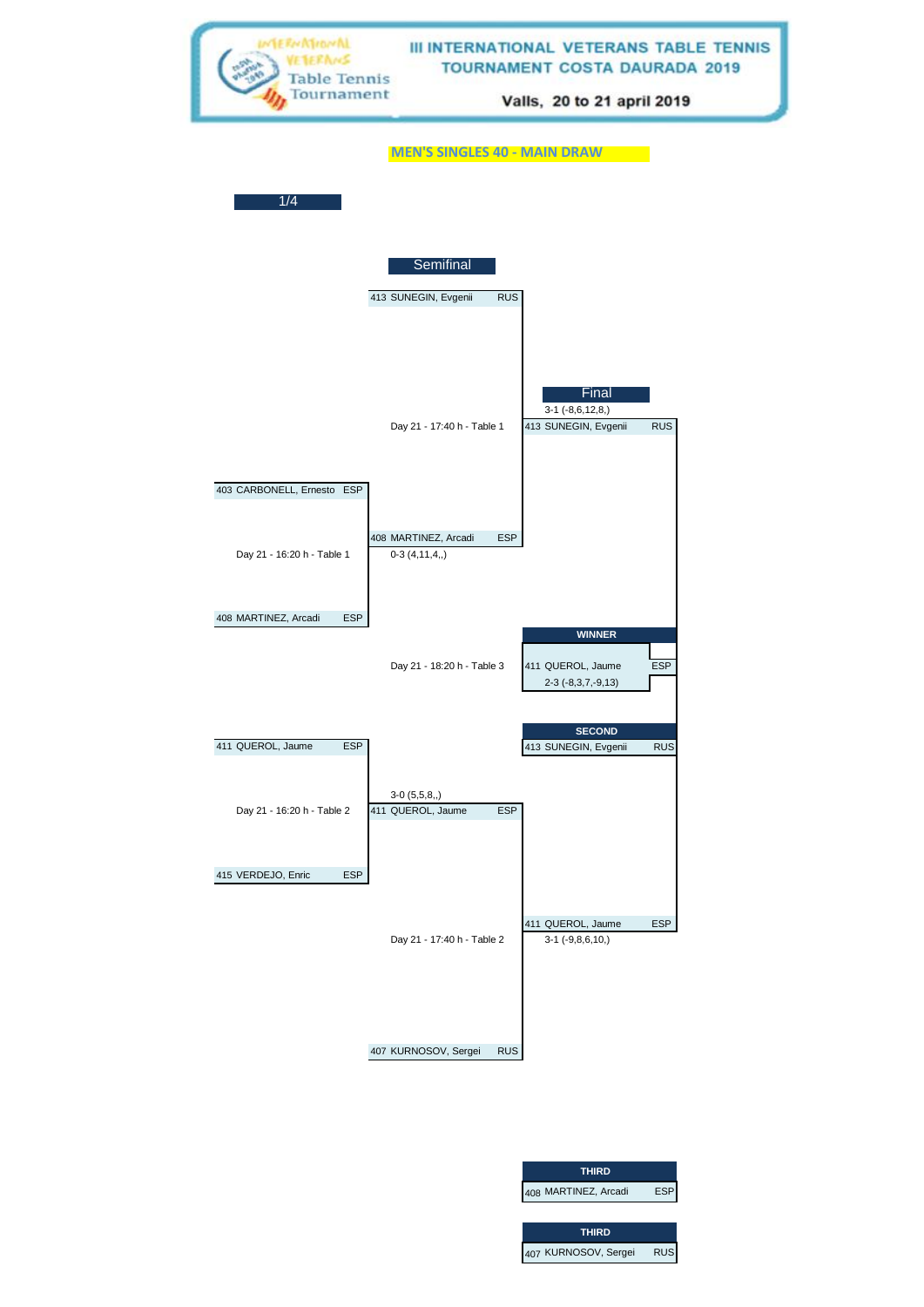

414 TARASOV, Alexander RUS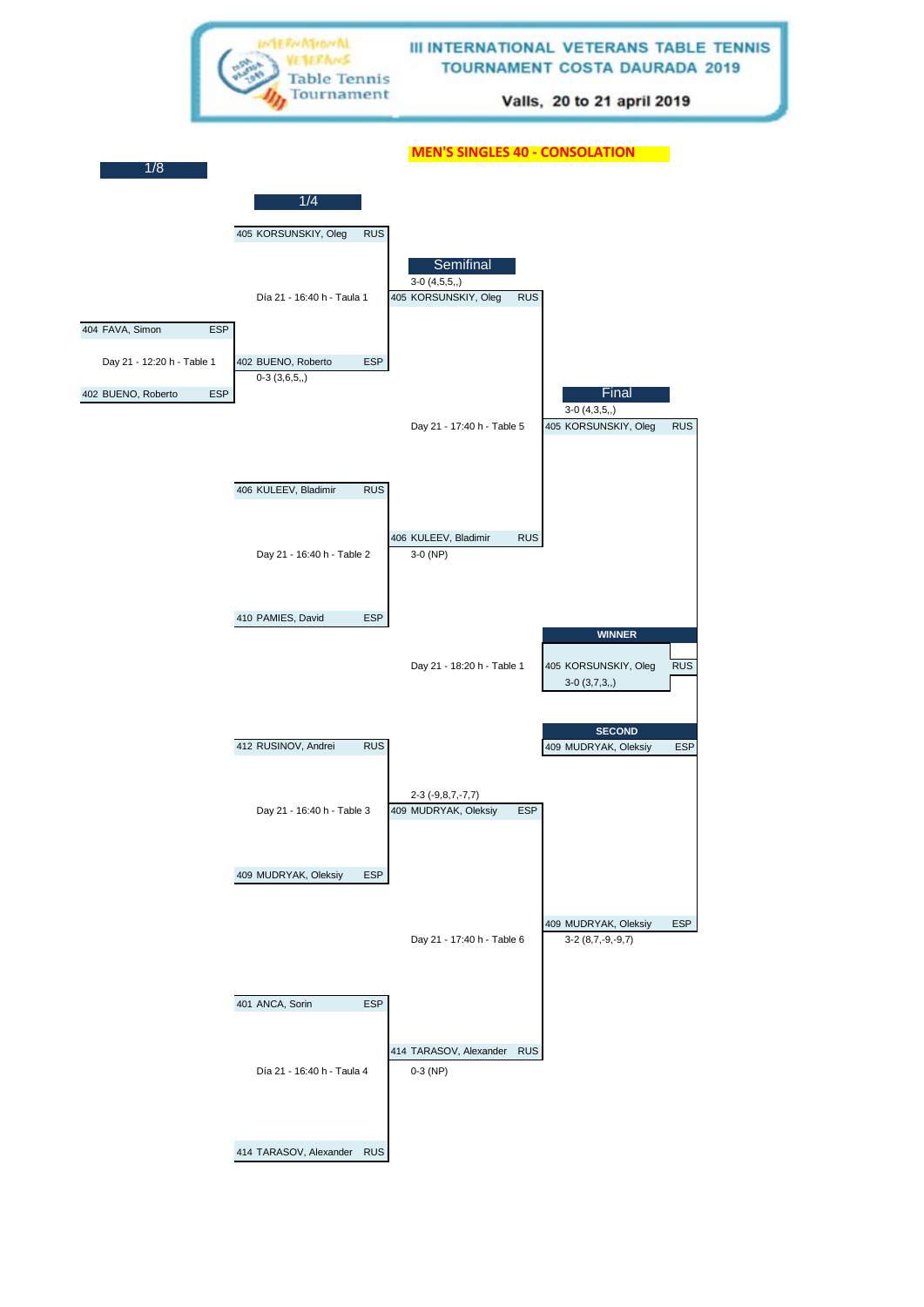

Valls, 20 to 21 april 2019

#### **MEN'S SINGLES 50 - GROUPS**

|                             |         |    |          |   |   | 2 groups of 4 - 2 groups of 5, 1st and 2nd to main draw, the others to consolation. |         |         |                |           |         |            |                |
|-----------------------------|---------|----|----------|---|---|-------------------------------------------------------------------------------------|---------|---------|----------------|-----------|---------|------------|----------------|
| Referee Ord. Day Time Table |         |    |          |   |   | <b>GROUP-1</b>                                                                      |         |         | З              | 4         | 5       | <b>PTS</b> | <b>CLS</b>     |
| 2                           | $4 - 5$ |    | 20 16:00 | 3 |   | DIAMANDI, Gherasim                                                                  |         | $3-0$   | $3-0$          | $3-0$     | $3-0$   | 8          | 1 <sup>0</sup> |
| $\overline{4}$              | $1 - 3$ | 20 | 16:20    | 3 |   | <b>ESP</b>                                                                          |         | 3,2,4,  | 4,2,7,         | 14, 8, 7, | 6,4,3,  |            |                |
| 3                           | $2 - 5$ | 20 | 16:40    | 3 |   | DRYAEV, Tengiz                                                                      | $0 - 3$ |         | $3 - 1$        | $0 - 3$   | $3-0$   | 6          | 3 <sup>o</sup> |
|                             | $3 - 4$ | 20 | 17:00    | 3 |   | <b>RUS</b>                                                                          |         |         | $6, 6, -6, 9,$ | 8,5,3,    | 2,3,6,  |            |                |
| $\overline{4}$              | $1-5$   |    | 20 17:20 | 3 | 3 | BADIA, Jordi                                                                        | $0 - 3$ | $1 - 3$ |                | $0 - 3$   | $0 - 3$ | 4          | $5^{\circ}$    |
| 3                           | $2 - 4$ |    | 20 17:40 | 3 |   | <b>ESP</b>                                                                          |         |         |                | 2,2,3,    | 6,9,9,  |            |                |
| 5                           | $1 - 2$ | 20 | 18:00    | 3 |   | GILES, Paul                                                                         | $0 - 3$ | $3-0$   | $3-0$          |           | $3-0$   |            | $2^{\circ}$    |
| 2                           | $3 - 5$ | 20 | 18:20    | 3 | 4 | <b>ENG</b>                                                                          |         |         |                |           | 5,1,4,  |            |                |
| 5                           | 1-4     | 20 | 18:40    | 3 | 5 | MALTCEV, Evgenii                                                                    | $0 - 3$ | $0 - 3$ | $3-0$          | $0 - 3$   |         | 5          | $4^{\circ}$    |
|                             | $2 - 3$ | 20 | 19:00    |   |   | <b>RUS</b>                                                                          |         |         |                |           |         |            |                |

|                | Referee Ord. Day Time |          | <b>Table</b> |   | <b>GROUP-2</b>                     |         | 2              | 3            | 4               | 5                  | <b>PTS</b> | <b>CLS</b>     |
|----------------|-----------------------|----------|--------------|---|------------------------------------|---------|----------------|--------------|-----------------|--------------------|------------|----------------|
| 2              | $4 - 5$<br>20         | 16:00    | 4            |   | <b>GORDEEV, Sergei</b>             |         | $3 - 1$        | 3-0          | $3-0$           | $3-0$              | 8          | 10             |
| 4              | $1 - 3$               | 20 16:20 | 4            |   | <b>RUS</b>                         |         | $6, 6, -7, 4,$ | 10,5,1,      | 4,2,5,          | 8,6,6,             |            |                |
| 3              | $2 - 5$<br>20         | 16:40    | 4            |   | <b>IAKOVLEV, Alexey</b>            | $1 - 3$ |                | $1 - 3$      | $3 - 1$         | $3 - 2$            | 6          | 3 <sup>o</sup> |
|                | $3 - 4$               | 20 17:00 | 4            |   | <b>RUS</b>                         |         |                | $-16,8,9,8,$ | $-10, 5, 7, 4,$ | $4, -10, -9, 8, 4$ |            |                |
| 4              | $1 - 5$               | 20 17:20 | 4            | 3 | <b>SORLI, Ferran</b><br><b>COL</b> | $0 - 3$ | $3 - 1$        |              | $3 - 2$         | $0 - 3$            | 6          | $2^{\circ}$    |
| 3              | $2 - 4$               | 20 17:40 | 4            |   | <b>ESP</b>                         |         |                |              | $9,5,-11,-6,4$  | 5,4,9,             |            |                |
| 5              | $1 - 2$               | 20 18:00 | 4            | 4 | RAMOS, Santiago                    | $0 - 3$ | $1 - 3$        | $2 - 3$      |                 | $3 - 2$            | 5          | 4 <sup>0</sup> |
| $\overline{2}$ | $3 - 5$               | 20 18:20 | 4            |   | <b>ESP</b>                         |         |                |              |                 | 7,9,-10,-9,9       |            |                |
| 5              | 20<br>$1 - 4$         | 18:40    | 4            | 5 | FERNÁNDEZ, Andreu                  | $0 - 3$ | $2 - 3$        | $3-0$        | $2 - 3$         |                    | 5          | $5^{\circ}$    |
|                | $2 - 3$               | 20 19:00 | 4            |   | <b>ESP</b>                         |         |                |              |                 |                    |            |                |

|                | Referee Ord. Day Time Table |           |          |   |              | <b>GROUP-3</b>              |        |         |             |           |  | <b>PTS</b> | <b>CLS</b>     |
|----------------|-----------------------------|-----------|----------|---|--------------|-----------------------------|--------|---------|-------------|-----------|--|------------|----------------|
| 4              | 1-3 20 16:00                |           |          | 5 |              | <b>MUECKE, Frank</b>        |        | $NP-3$  | $NP-3$      | $NP-3$    |  | $\Omega$   |                |
|                | $2 - 4$                     |           | 20 16:20 | 5 |              | <b>GER</b>                  |        |         | $3, \ldots$ |           |  |            |                |
| 3              | $1 - 2$                     |           | 20 16:40 | 5 | $\mathbf{2}$ | <b>PERARNAU, Fernando</b>   | $3-NP$ |         | $3-0$       | $3-0$     |  | 6          | 10             |
| $\overline{2}$ | 3-4                         |           | 20 17:00 | 5 |              | <b>ESP</b>                  |        |         | 10,4,7,     | 3,7,7,    |  |            |                |
| 3              | 1-4                         | <b>20</b> | 17:20    | 5 | 3            | <b>BARBER, Marti</b>        | $3-NP$ | $0 - 3$ |             | $0 - 3$   |  |            | 3 <sup>o</sup> |
| 4              | $2 - 3$                     |           | 20 17:40 | 5 |              | <b>ESP</b>                  |        |         |             | 1, 10, 4, |  | 4          |                |
|                |                             |           |          |   | 4            | <b>KARKAVIN, Aleksander</b> | $3-NP$ | $0 - 3$ | $3-0$       |           |  | 5          | $2^{\circ}$    |
|                |                             |           |          |   |              | 1989<br><b>RUS</b>          |        |         |             |           |  |            |                |

| Referee Ord. Day Time Table |         |    |          |   |                | <b>GROUP-4</b>          |         |         | J       | 4              |  | <b>PTS</b> | <b>CLS</b>     |
|-----------------------------|---------|----|----------|---|----------------|-------------------------|---------|---------|---------|----------------|--|------------|----------------|
| 4                           | $1 - 3$ |    | 20 16:00 | 6 |                | <b>VENDELBO, Henrik</b> |         | $3-0$   | $3-0$   | $3-0$          |  | 6          | 10             |
|                             | $2 - 4$ |    | 20 16:20 | 6 |                | <b>DEN</b>              |         | 3,4,6,  | 7,4,4,  | 3,1,2,         |  |            |                |
| 3                           | $1 - 2$ |    | 20 16:40 | 6 | <b>COLLECT</b> | <b>DE PABLO, Manuel</b> | $0 - 3$ |         | $0 - 3$ | $3 - 1$        |  | 4          | 3 <sup>0</sup> |
| 2                           | $3 - 4$ |    | 20 17:00 | 6 |                | <b>ESP</b>              |         |         | 2,8,3,  | $8, -5, 6, 5,$ |  |            |                |
| 3                           | $1 - 4$ | 20 | 17:20    | 6 | 3              | ZARAGOZA, Francisco     | $0 - 3$ | $3-0$   |         | $3-0$          |  | 5          | $2^{\circ}$    |
| 4                           | $2 - 3$ |    | 20 17:40 | 6 |                | <b>ESP</b>              |         |         |         | 6,7,4,         |  |            |                |
|                             |         |    |          |   | 4              | NIKITIN, German         | $0 - 3$ | $1 - 3$ | $0 - 3$ |                |  | 3          | 4 <sup>0</sup> |
|                             |         |    |          |   |                | <b>RUS</b>              |         |         |         |                |  |            |                |

\* In case of cancellations, the org. Committee may remake the draw.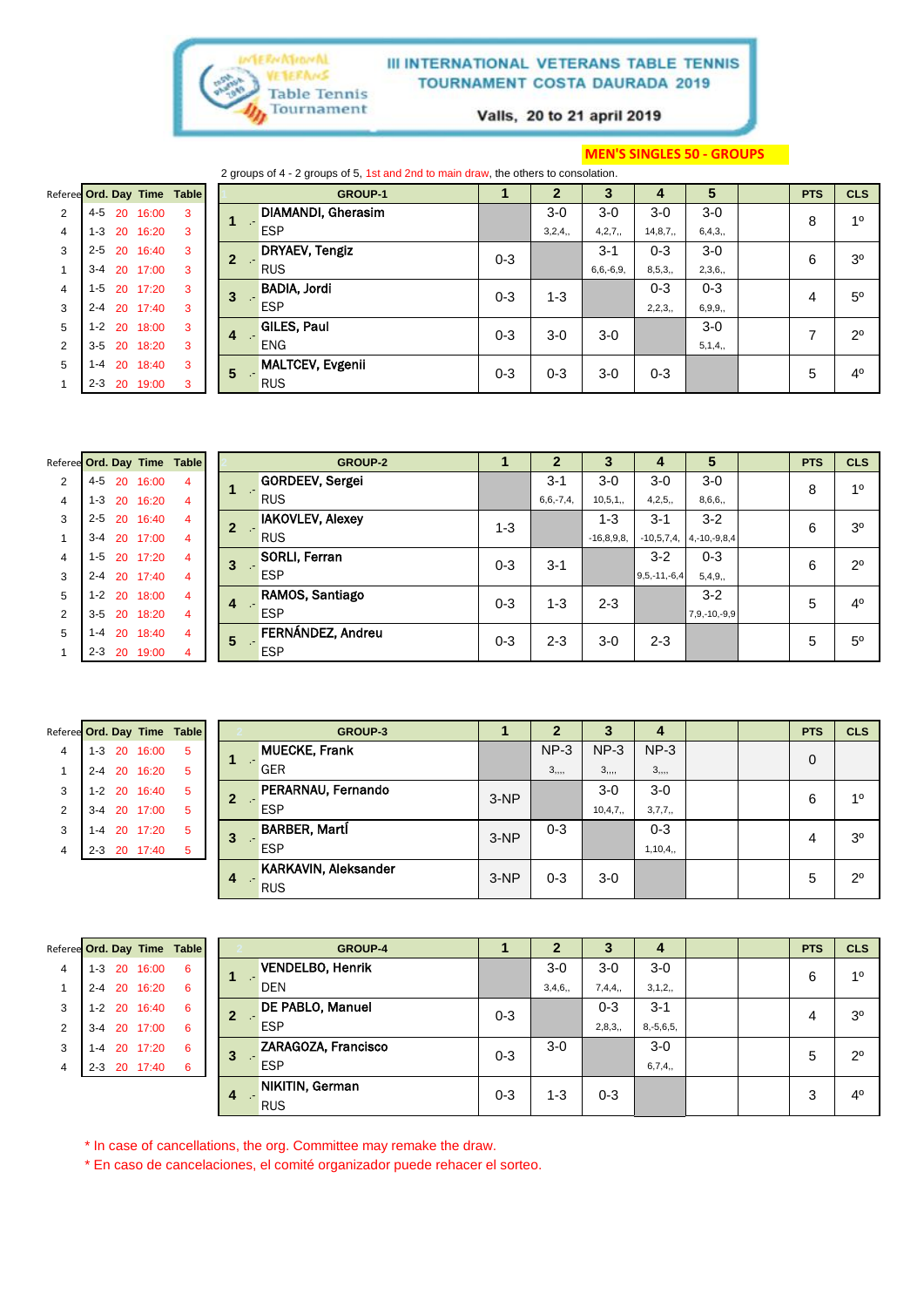TERNATIONAL **III INTERNATIONAL VETERANS TABLE TENNIS** VETERANS **TOURNAMENT COSTA DAURADA 2019 Table Tennis** Tournament Valls, 20 to 21 april 2019

**MEN'S SINGLES 50 - MAIN DRAW**

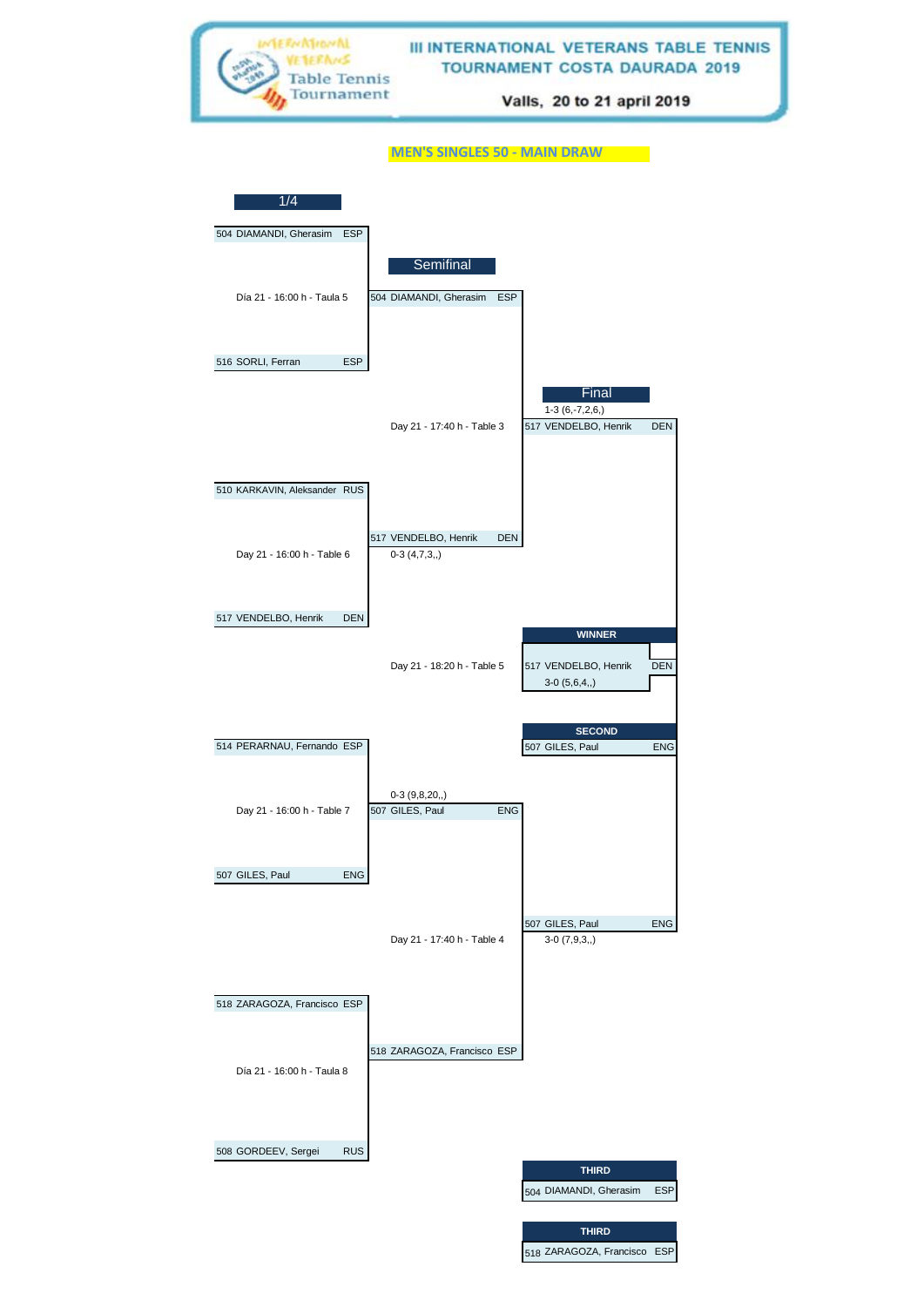

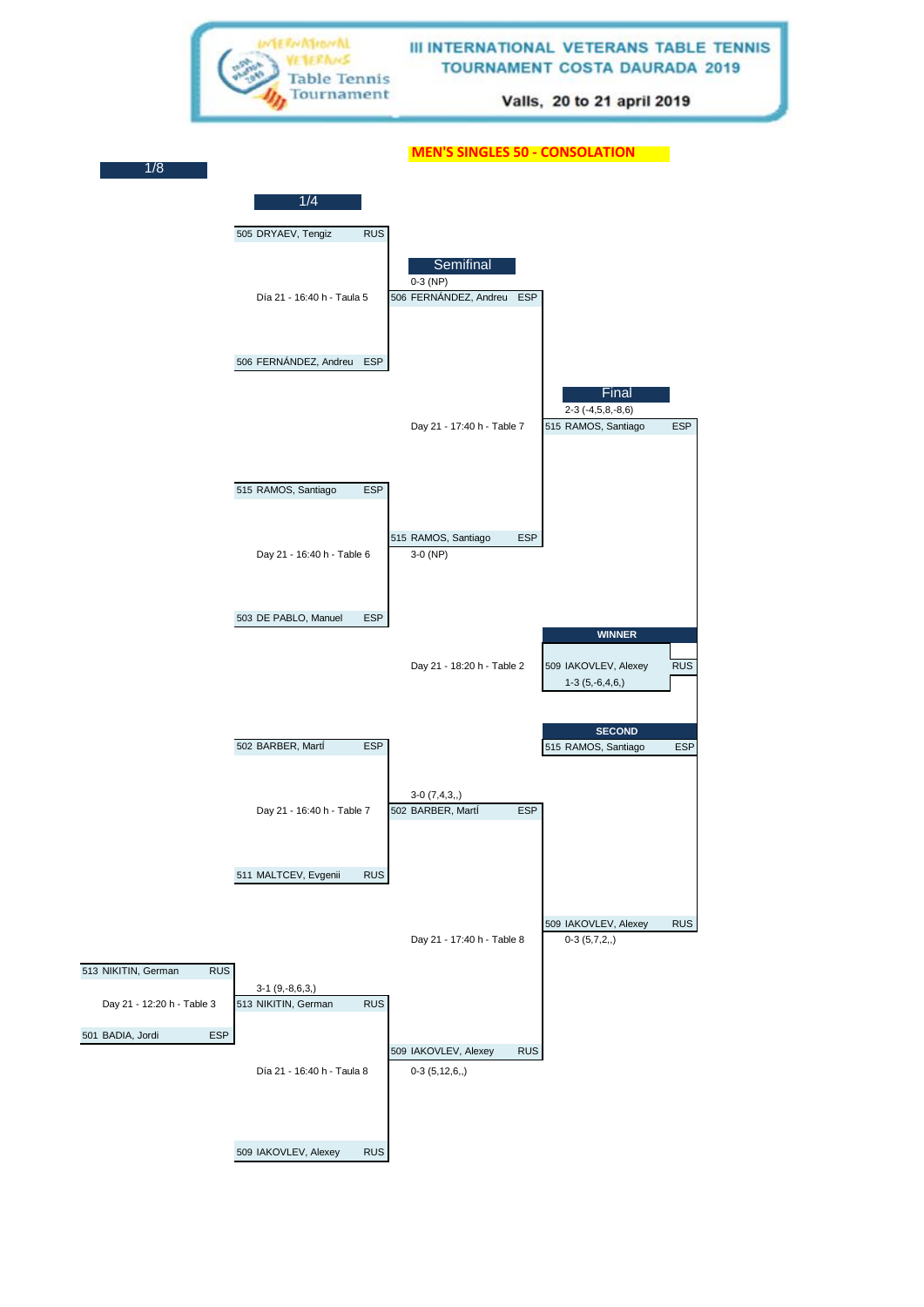

Valls, 20 to 21 april 2019

#### **MEN'S SINGLES 60 - GROUPS**

|                             |         |    |              |  |                    | 1 group of 4 - 3 groups of 5, 1st and 2nd to main draw, the others to consolation. |         |         |         |                |             |            |                |
|-----------------------------|---------|----|--------------|--|--------------------|------------------------------------------------------------------------------------|---------|---------|---------|----------------|-------------|------------|----------------|
| Referee Ord. Day Time Table |         |    |              |  |                    | <b>GROUP-1</b>                                                                     |         |         |         | 4              | 5           | <b>PTS</b> | <b>CLS</b>     |
| $\overline{2}$              | 4-5     |    | 20 10:00     |  |                    | <b>MARTINEZ, Josep</b>                                                             |         | $3-0$   | $3-0$   | $3-0$          | $3-0$       | 8          | 10             |
| $\overline{4}$              |         |    | 1-3 20 10:20 |  |                    | <b>ESP</b>                                                                         |         | 10,5,7, | 8,5,2,  | 1,3,5,         | 2,3,6,      |            |                |
| 3                           |         |    | 2-5 20 10:40 |  |                    | CALO, Sergio                                                                       | $0 - 3$ |         | $3-0$   | $3-0$          | $3-0$       | 7          | $2^{\circ}$    |
|                             | $3 - 4$ |    | 20 11:00     |  |                    | <b>ITA</b>                                                                         |         |         | 6,7,10, | 5,5,10,        | 6, 2, 7,    |            |                |
| 4                           | $1 - 5$ |    | 20 11:20     |  | 3<br>$\mathcal{L}$ | <b>ESCUDERO, Josep Maria</b>                                                       | $0 - 3$ | $0 - 3$ |         | $3-2$          | $3-0$       | 6          | 3 <sup>o</sup> |
| 3                           | $2 - 4$ |    | 20 11:40     |  |                    | <b>ESP</b>                                                                         |         |         |         | 10,-10,-9,6,10 | 11, 1, 7,   |            |                |
| 5                           | $1 - 2$ |    | 20 12:00     |  | 4<br><b>CO</b>     | <b>VYSOKOV, Viktor</b>                                                             | $0 - 3$ | $0 - 3$ | $2 - 3$ |                | $3 - 1$     | 5          | $4^{\circ}$    |
| 2                           | $3 - 5$ |    | 20 12:20     |  |                    | <b>RUS</b>                                                                         |         |         |         |                | $5,7,-8,3,$ |            |                |
| 5                           | 1-4     | 20 | 12:40        |  | 5                  | <b>LORENZEN, Hans</b>                                                              | $0 - 3$ | $0 - 3$ | $0 - 3$ | $1 - 3$        |             | 4          | $5^{\circ}$    |
|                             | $2 - 3$ |    | 20 13:00     |  |                    | <b>ESP</b>                                                                         |         |         |         |                |             |            |                |

|                | Referee Ord. Day Time Table |          |   |    | <b>GROUP-2</b>              |         | $\mathbf{2}$ | 3       |                 | 5                 | <b>PTS</b> | <b>CLS</b>     |
|----------------|-----------------------------|----------|---|----|-----------------------------|---------|--------------|---------|-----------------|-------------------|------------|----------------|
| $\overline{2}$ | - 20<br>4-5                 | 10:00    | 8 |    | <b>CASTELLS, Francesc</b>   |         | $3-0$        | $0 - 3$ | $3-0$           | $3-0$             |            | $2^{\circ}$    |
| 4              | $1 - 3$                     | 20 10:20 | 8 | и. | <b>ESP</b>                  |         | 8, 15, 8,    | 2,6,6,  | 5,4,6,          | 1,4,5,            |            |                |
| 3              | 2-5 20 10:40                |          | 8 |    | <b>KRUUKKA, Leif</b>        | $0 - 3$ |              | $0 - 3$ | $1 - 3$         | $3-0$             | 5          | 4 <sup>0</sup> |
|                | $3 - 4$                     | 20 11:00 | 8 |    | <b>SWE</b>                  |         |              | 7,2,4,  | $9, -5, 10, 7,$ | 7,9,3,            |            |                |
| 4              | 1-5 20 11:20                |          | 8 | 3  | <b>BOGOMOLOV, Aleksandr</b> | $3-0$   | $3-0$        |         | $3-0$           | $3-0$             | 8          | 10             |
| 3              | 2-4 20 11:40                |          | 8 |    | <b>RUS</b>                  |         |              |         | 3,1,9,          | 6,6,11,           |            |                |
| 5              | $1 - 2$                     | 20 12:00 | 8 | 4  | RUBIO, Jesús                | $0 - 3$ | $3 - 1$      | $0 - 3$ |                 | $3 - 2$           | 6          | 3 <sup>0</sup> |
| 2              | 3-5 20 12:20                |          | 8 |    | <b>ESP</b>                  |         |              |         |                 | $4, -4, -7, 7, 8$ |            |                |
| 5              | 20<br>1-4                   | 12:40    | 8 | 5  | <b>EVSEEV, Andrei</b>       | $0 - 3$ | $0 - 3$      | $0 - 3$ | $2 - 3$         |                   | 4          | $5^{\circ}$    |
|                | $2 - 3$                     | 20 13:00 | 8 |    | <b>RUS</b>                  |         |              |         |                 |                   |            |                |

|   | Referee Ord. Day Time Table |          | <b>GROUP-3</b>                |         |         | 3       |             | 5              | <b>PTS</b> | <b>CLS</b>     |
|---|-----------------------------|----------|-------------------------------|---------|---------|---------|-------------|----------------|------------|----------------|
| 2 | 4-5                         | 20 16:00 | AZCON-BIETO, Joaquin          |         | $0 - 3$ | $3-0$   | $3-0$       | $3-0$          | ⇁          | $2^{\circ}$    |
| 4 | 1-3 20 16:20                |          | <b>ESP</b>                    |         | 9,6,10, | 6,7,6,  | 5,4,5,      | 12, 1, 5,      |            |                |
| 3 | $2 - 5$                     | 20 16:40 | <b>WELSMAN, David</b>         | $3-0$   |         | $3-0$   | $3-0$       | $3-0$          | 8          | 10             |
|   | $3 - 4$                     | 20 17:00 | <b>ENG</b>                    |         |         | 4,6,5,  | 8,7,11,     | 5,5,5,         |            |                |
| 4 | $1 - 5$                     | 20 17:20 | <b>CONSUEGRA, Antoni</b><br>3 | $0 - 3$ | $0 - 3$ |         | $3-1$       | $3 - 1$        | 6          | 3 <sup>0</sup> |
| 3 | 2-4 20 17:40                |          | <b>AND</b>                    |         |         |         | $-4,9,7,9,$ | $7, -9, 9, 6,$ |            |                |
| 5 | $1 - 2$                     | 20 18:00 | POTOTSKIY, Evgeny<br>4        | $0 - 3$ | $0 - 3$ | $1 - 3$ |             | $0 - 3$        | 4          | 5 <sup>0</sup> |
| 2 | $3 - 5$                     | 20 18:20 | <b>RUS</b>                    |         |         |         |             | 7,9,6,         |            |                |
| 5 | $1 - 4$                     | 20 18:40 | <b>BALTANAS, Antonio</b><br>5 | $0 - 3$ | $0 - 3$ | 1-3     | $3-0$       |                | 5          | 4 <sup>0</sup> |
|   | $2 - 3$                     | 20 19:00 | <b>ESP</b>                    |         |         |         |             |                |            |                |

| Referee Ord. Day Time Table |         |              |    |                | <b>GROUP-4</b>              |         | 2      | 3                             | 4       |  | <b>PTS</b> | <b>CLS</b>     |
|-----------------------------|---------|--------------|----|----------------|-----------------------------|---------|--------|-------------------------------|---------|--|------------|----------------|
| 4                           |         | 1-3 20 16:00 | 8  |                | PORTA, Pere                 |         | $3-0$  | $3 - 2$                       | $2 - 3$ |  | 5          | $2^{\circ}$    |
|                             |         | 2-4 20 16:20 | 8  |                | <b>ESP</b>                  |         | 6,5,4, | $9,-6,-10,3,10$ $-9,8,-8,9,3$ |         |  |            |                |
| 3                           |         | 1-2 20 16:40 | 8  | $\mathbf{2}$   | LI, Jianxin                 | $0 - 3$ |        | $0 - 3$                       | $0 - 3$ |  | 3          | $4^{\circ}$    |
| $\overline{2}$              | $3 - 4$ | 20 17:00     | 8  |                | <b>CHN</b>                  |         |        | 2,9,6,                        | 4,5,11, |  |            |                |
| 3                           | $1 - 4$ | 20 17:20     | 8  | 3              | <b>TEIXIDO, Joan Carles</b> | $2 - 3$ | $3-0$  |                               | $0 - 3$ |  | 4          | 3 <sup>o</sup> |
| 4                           |         | 2-3 20 17:40 | -8 |                | <b>ESP</b>                  |         |        |                               | 8,5,5,  |  |            |                |
|                             |         |              |    | $\overline{4}$ | <b>SMIRNOV, Vladimir</b>    | $3 - 2$ | $3-0$  | $3-0$                         |         |  | 6          | 10             |
|                             |         |              |    |                | <b>RUS</b>                  |         |        |                               |         |  |            |                |

\* In case of cancellations, the org. Committee may remake the draw.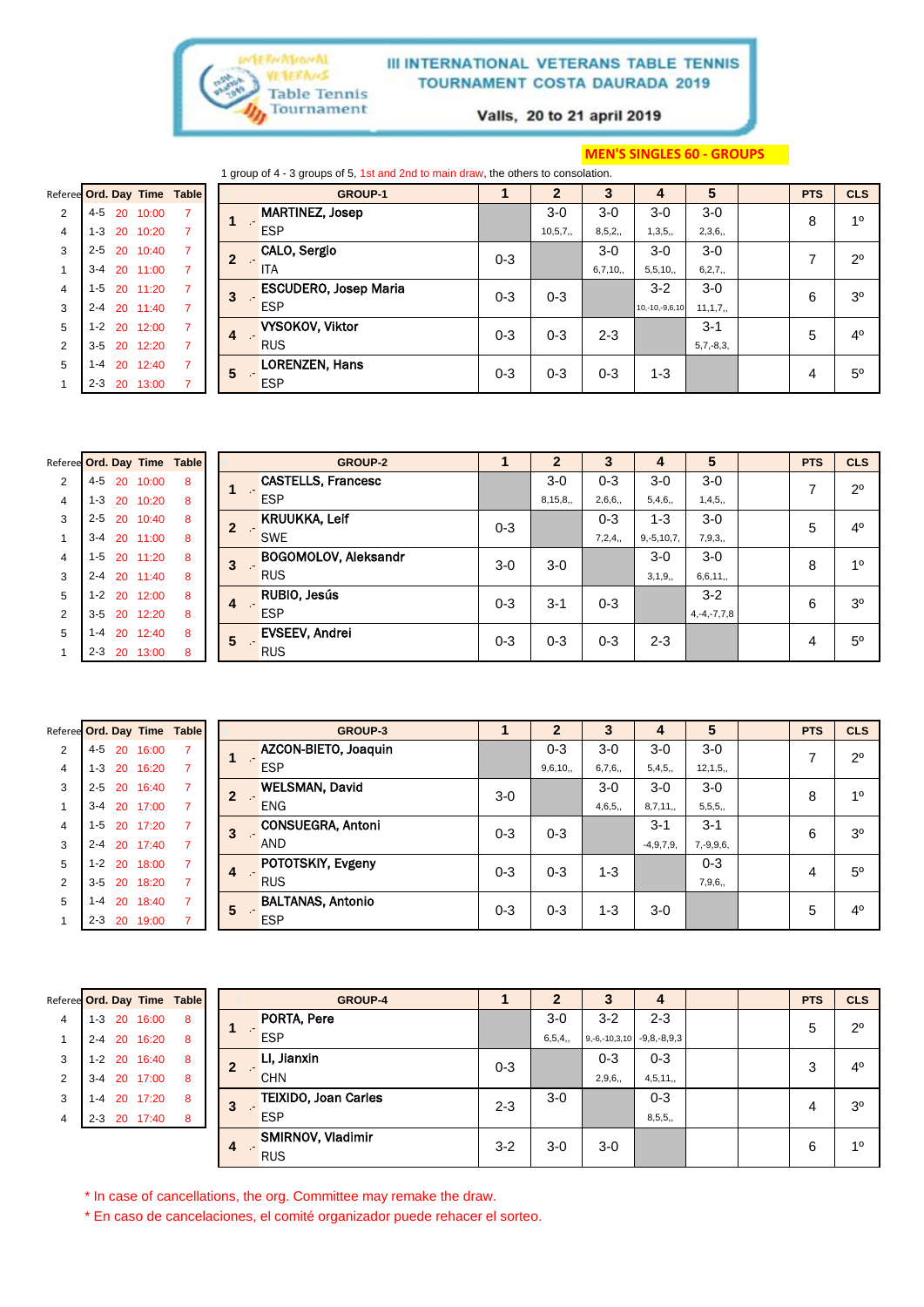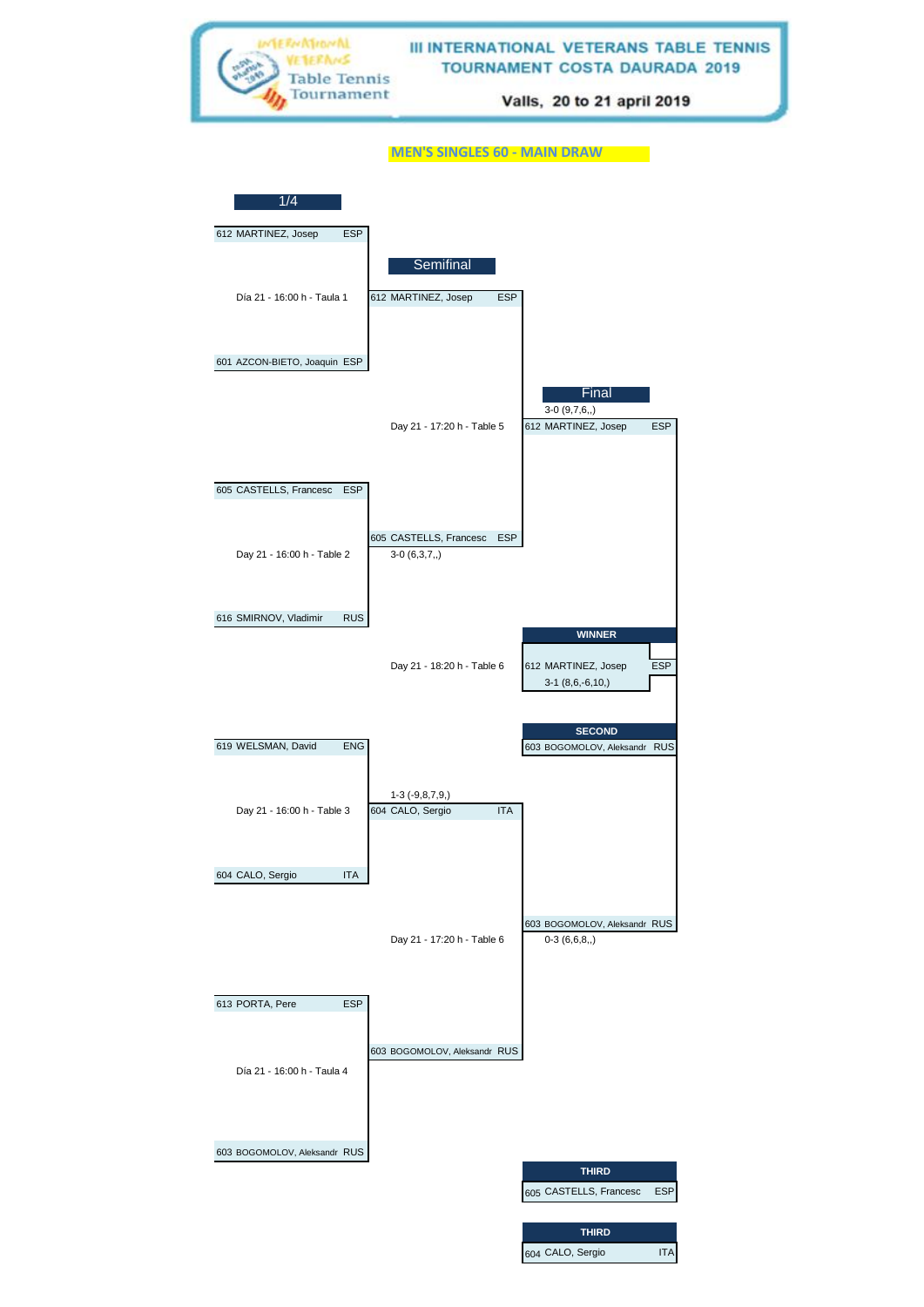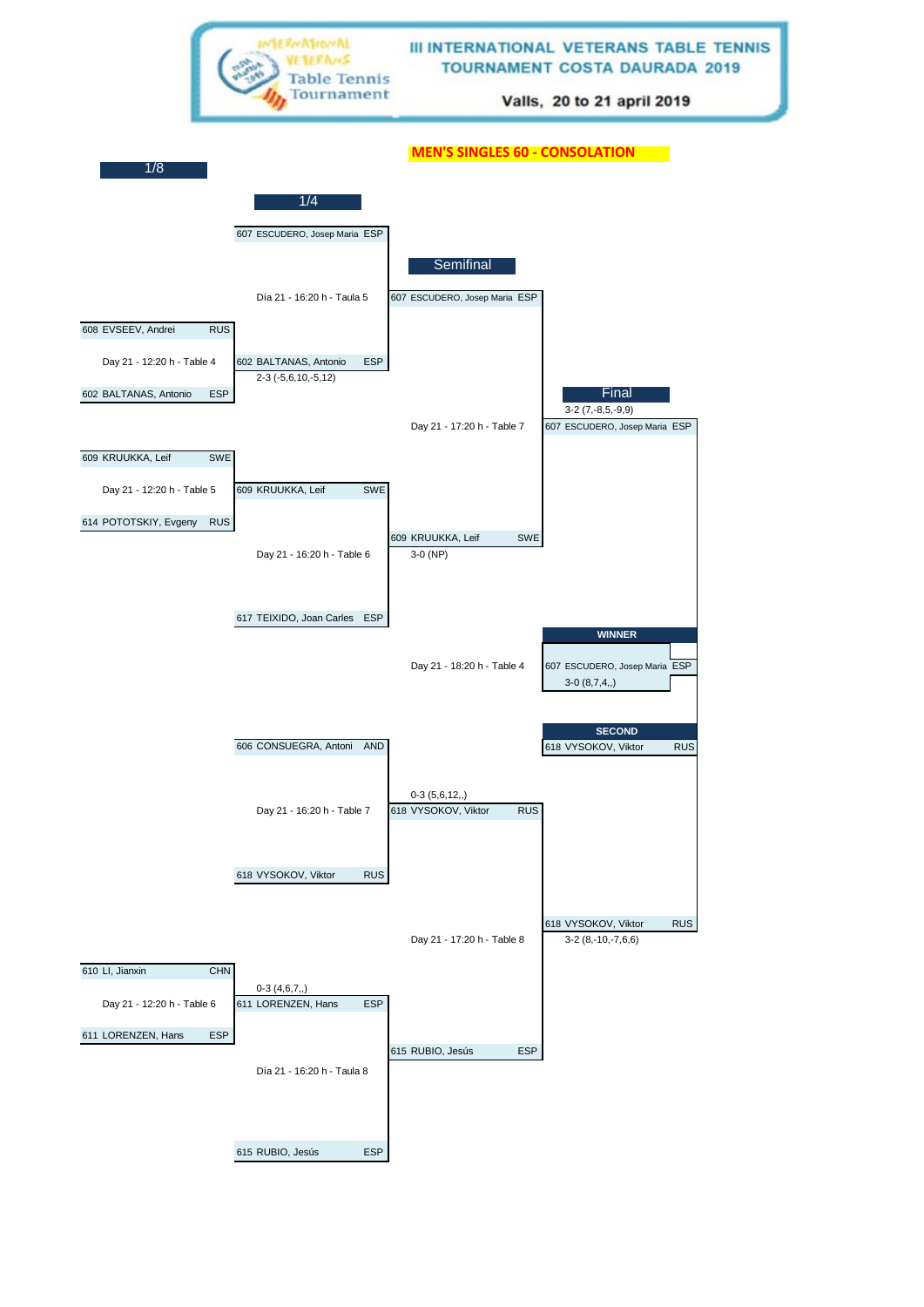

 2-4 20 17:40 1 3-6 20 18:00 1 1-5 20 18:20 1 3-7 20 18:40 1 5-6 20 19:00 1 1-2 20 19:00 2

#### III INTERNATIONAL VETERANS TABLE TENNIS **TOURNAMENT COSTA DAURADA 2019**

Valls, 20 to 21 april 2019

#### **MEN'S SINGLES 70 - GROUP**

|                |         |    |          |                             |                         | 1 group of 7 players      |         |                |        |                 |                    |             |              |                |                |
|----------------|---------|----|----------|-----------------------------|-------------------------|---------------------------|---------|----------------|--------|-----------------|--------------------|-------------|--------------|----------------|----------------|
|                |         |    |          | Referee Ord. Day Time Table |                         | <b>GROUP1</b>             |         | $\overline{2}$ | 3      | 4               | 5.                 | 6           |              | <b>PTS</b>     | <b>CLS</b>     |
| 6              | $3 - 4$ | 20 | 10:00    | 5                           |                         | <b>BROMAGE, Dennis</b>    |         | $3-0$          | $3-NP$ | $3-0$           | $2 - 3$            | $3-0$       | 3-0          | 11             | 1 <sup>0</sup> |
| $\overline{c}$ | $5 - 7$ | 20 | 10:20    | 5                           |                         | WAL                       |         | 9,8,11,        |        | 3, 11, 7,       | $9, 9, -5, -3, 10$ | 1,2,9,      | 7,4,7,       |                |                |
| $\overline{7}$ | $1 - 6$ | 20 | 10:40    | 5                           | $\mathbf{2}$            | <b>FONTANET, Francesc</b> | $0 - 3$ |                | $3-NP$ | $1 - 3$         | $3 - 1$            | $3-0$       | $3-0$        | 10             | $2^{\circ}$    |
| $\overline{4}$ | $2 - 3$ | 20 | 11:00    | 5                           |                         | <b>ESP</b>                |         |                |        | $5, -10, 7, 5,$ | $6, -11, 8, 9,$    | 6, 10, 8,   | 5, 9, 7,     |                |                |
| 5              | $1 - 4$ |    | 20 11:20 | 5                           | $\overline{\mathbf{3}}$ | <b>TRIMBLE, Robert</b>    | $NP-3$  | $NP-3$         |        | $NP-3$          | $NP-3$             | $NP-3$      | $NP-3$       | $\Omega$       |                |
| 3              | $6 - 7$ | 20 | 11:40    | 5                           |                         | <b>ENG</b>                |         |                |        | 3               | 3                  | 3           |              |                |                |
| 6              | $2 - 5$ | 20 | 12:00    | 5                           | 4                       | <b>SHORT, Michael</b>     | $0 - 3$ | $3 - 1$        | $3-NP$ |                 | $2 - 3$            | $3 - 1$     | $1 - 3$      | 9              | $5^{\circ}$    |
| $\overline{4}$ | $1 - 3$ | 20 | 12:20    | 5                           |                         | <b>ENG</b>                |         |                |        |                 | $9,-5,-10,11,8$    | $7,6,-7,6,$ | $15,-8,9,1,$ |                |                |
| 5              | $4 - 7$ | 20 | 12:40    | 5                           | 5                       | <b>ELMER GEORG, Ruths</b> | $3 - 2$ | $1 - 3$        | $3-NP$ | $3 - 2$         |                    | $3-0$       | $1 - 3$      | 10             | 4 <sup>0</sup> |
|                | $2 - 6$ | 20 | 13:00    | 5                           |                         | <b>ESP</b>                |         |                |        |                 |                    | 4,3,6,      | $-6,4,8,8,$  |                |                |
| 3              | $1 - 7$ | 20 | 16:00    |                             | 6                       | <b>HARRISON, John</b>     | $0 - 3$ | $0 - 3$        | $3-NP$ | $1 - 3$         | $0 - 3$            |             | $0 - 3$      | $\overline{ }$ | $6^{\circ}$    |
| $\overline{c}$ | $4 - 5$ | 20 | 16:20    |                             |                         | <b>IRL</b>                |         |                |        |                 |                    |             | 6,2,6,       |                |                |
| 5              | $2 - 7$ | 20 | 16:40    |                             |                         | SJOBERG, Olov             | $0 - 3$ | $0 - 3$        | $3-NP$ | $3 - 1$         | $3 - 1$            | $3-0$       |              | 10             | 3 <sup>o</sup> |
| 3              | 4-6     | 20 | 17:00    |                             |                         | <b>ESP</b>                |         |                |        |                 |                    |             |              |                |                |
|                | $3 - 5$ | 20 | 17:20    |                             |                         |                           |         |                |        |                 |                    |             |              |                |                |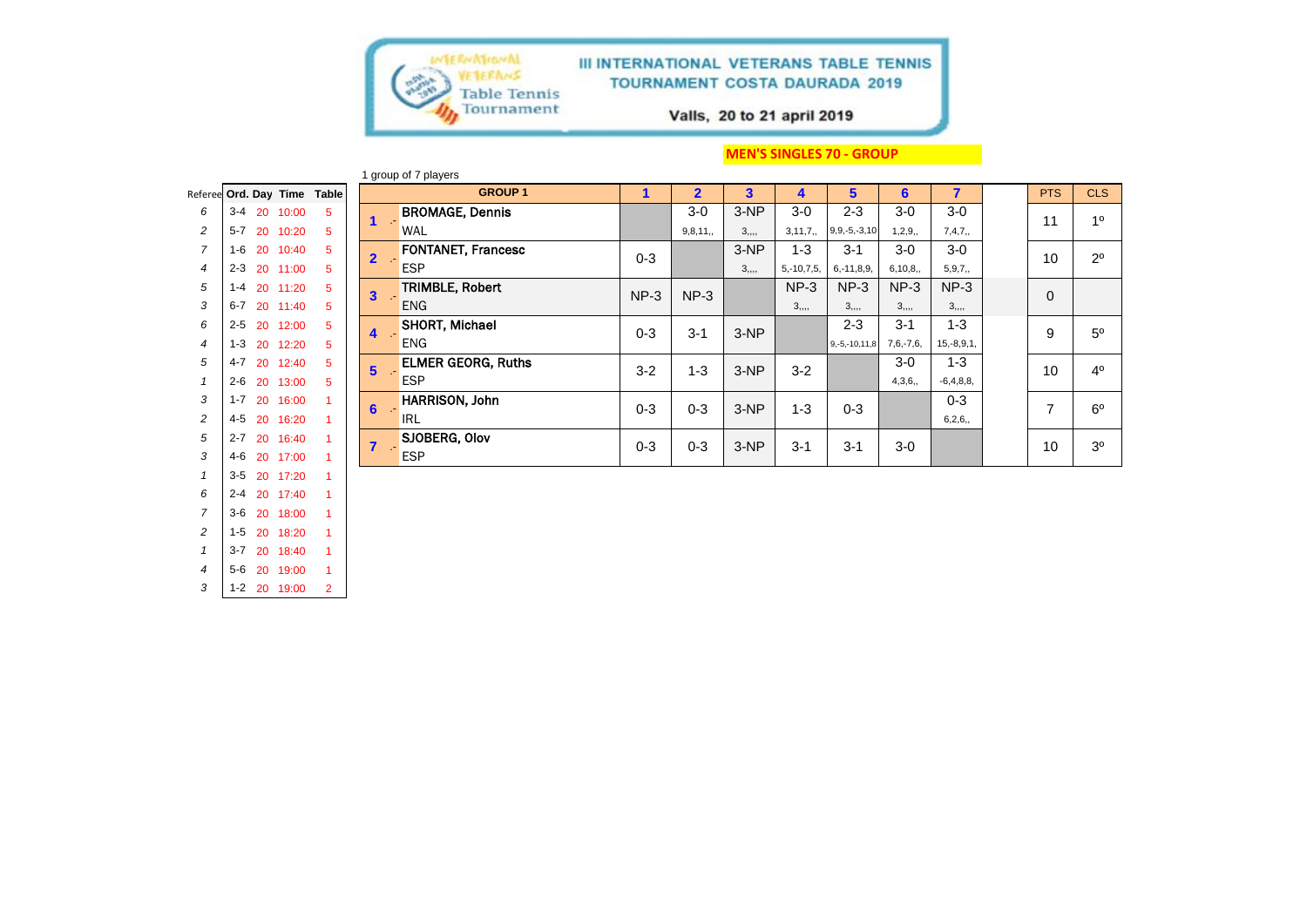

Valls, 20 to 21 april 2019

#### **WOMEN'S SINGLES 40-50-60-70 - GROUP**

|                             |         |    |       |                |                | 1 group of 6 players         |         |
|-----------------------------|---------|----|-------|----------------|----------------|------------------------------|---------|
| Referee Ord. Day Time Table |         |    |       |                |                | <b>GROUP-1</b>               | 1       |
| 6                           | $1 - 4$ | 20 | 10:00 | 6              | 1              | <b>WELSMAN, Margaret</b>     |         |
| $\mathbf{1}$                | $2 - 6$ | 20 | 10:20 | 6              |                | <b>ENG</b>                   |         |
| $\overline{\mathbf{4}}$     | $3-5$   | 20 | 10:40 | 6              | $\overline{2}$ | <b>GORDEEVA, Svetlana</b>    | $3-2$   |
| 3                           | 1-6     | 20 | 11:00 | 6              |                | <b>RUS</b>                   |         |
| 1                           | $4 - 5$ | 20 | 11:20 | 6              | 3              | XU, Yuchan                   | $3 - 2$ |
| 6                           | $2 - 3$ | 20 | 11:40 | 6              |                | <b>CHN</b>                   |         |
| $\overline{2}$              | $1-5$   | 20 | 12:00 | 6              | 4              | <b>RODRIGUEZ, Maria Jose</b> | $0 - 3$ |
| $\overline{\mathbf{4}}$     | $3-6$   | 20 | 12:20 | 6              |                | <b>ESP</b>                   |         |
| 5                           | $2 - 4$ | 20 | 16:00 | $\overline{2}$ | 5              | <b>GILES, Carol</b>          |         |
| $\overline{2}$              | $1 - 3$ | 20 | 16:20 | $\overline{2}$ |                | <b>ENG</b>                   | $3-0$   |
| 1                           | $2 - 5$ | 20 | 16:40 | $\overline{2}$ | 6              | <b>SHEKHTER, Olga</b>        |         |
| 5                           | $4 - 6$ | 20 | 17:00 | $\overline{2}$ |                | <b>RUS</b>                   | $0 - 3$ |
| $\overline{4}$              | $1 - 2$ | 20 | 17:20 | $\overline{2}$ |                |                              |         |
| 3                           | $5-6$   | 20 | 17:40 | $\overline{2}$ |                |                              |         |
| 2                           | $3 - 4$ | 20 | 18:00 | $\overline{2}$ |                |                              |         |

| Referee Ord. Day Time |         |    |          | <b>Table</b>   |              | <b>GROUP-1</b>               |         | $\mathbf{2}$      | 3                  | 4      | 5              | 6                  | <b>PTS</b> | <b>CLS</b>     |
|-----------------------|---------|----|----------|----------------|--------------|------------------------------|---------|-------------------|--------------------|--------|----------------|--------------------|------------|----------------|
| 6                     | $1 - 4$ |    | 20 10:00 | 6              |              | <b>WELSMAN, Margaret</b>     |         | $2 - 3$           | $2 - 3$            | $3-0$  | $0 - 3$        | $3-0$              | 7          | 5 <sup>0</sup> |
| 1                     | $2 - 6$ | 20 | 10:20    | 6              |              | <b>ENG</b>                   |         | $8, -8, -5, 5, 8$ | $-8, -9, 8, 10, 7$ | 9,5,4, | 7,2,5,         | 2,8,11,            |            |                |
| $\overline{4}$        | $3 - 5$ |    | 20 10:40 | 6              | $\mathbf{2}$ | <b>GORDEEVA, Svetlana</b>    | $3 - 2$ |                   | $3 - 1$            | $3-0$  | $1 - 3$        | $1 - 3$            | 8          | 3 <sup>0</sup> |
| 3                     | 1-6     |    | 20 11:00 | 6              |              | <b>RUS</b>                   |         |                   | $5, -9, 6, 1,$     | 6,3,9, | $5, -8, 4, 9,$ | $-4,7,3,6,$        |            |                |
|                       | 4-5     |    | 20 11:20 | 6              | 3            | <b>XU. Yuchan</b>            | $3-2$   | $1 - 3$           |                    | $3-0$  | $0 - 3$        | $2 - 3$            | 7          | 4 <sup>0</sup> |
| 6                     | $2 - 3$ |    | 20 11:40 | 6              |              | <b>CHN</b>                   |         |                   |                    | 3,2,9, | 7,6,9,         | $-6, -8, 7, 7, 10$ |            |                |
| 2                     | $1 - 5$ |    | 20 12:00 | 6              | 4            | <b>RODRIGUEZ, Maria Jose</b> | $0 - 3$ | $0 - 3$           | $0 - 3$            |        | $0 - 3$        | $0 - 3$            | 5          | $6^{\circ}$    |
| $\overline{4}$        | $3-6$   | 20 | 12:20    | 6              |              | <b>ESP</b>                   |         |                   |                    |        | 8,5,6,         | 5, 1, 11,          |            |                |
| 5                     | $2 - 4$ | 20 | 16:00    | $\overline{2}$ | 5            | <b>GILES, Carol</b>          | $3-0$   | $3 - 1$           | $3-0$              | $3-0$  |                | $1 - 3$            | 9          | $2^{\circ}$    |
| 2                     | $1 - 3$ | 20 | 16:20    | $\overline{2}$ |              | <b>ENG</b>                   |         |                   |                    |        |                | $5, 11, -11, 5,$   |            |                |
|                       | $2 - 5$ | 20 | 16:40    | $\overline{2}$ | 6            | SHEKHTER, Olga               | $0 - 3$ | $3 - 1$           | $3-2$              | $3-0$  | $3 - 1$        |                    | 9          | 1 <sup>0</sup> |
| 5                     | 4-6     |    | 20 17:00 | $\overline{2}$ |              | <b>RUS</b>                   |         |                   |                    |        |                |                    |            |                |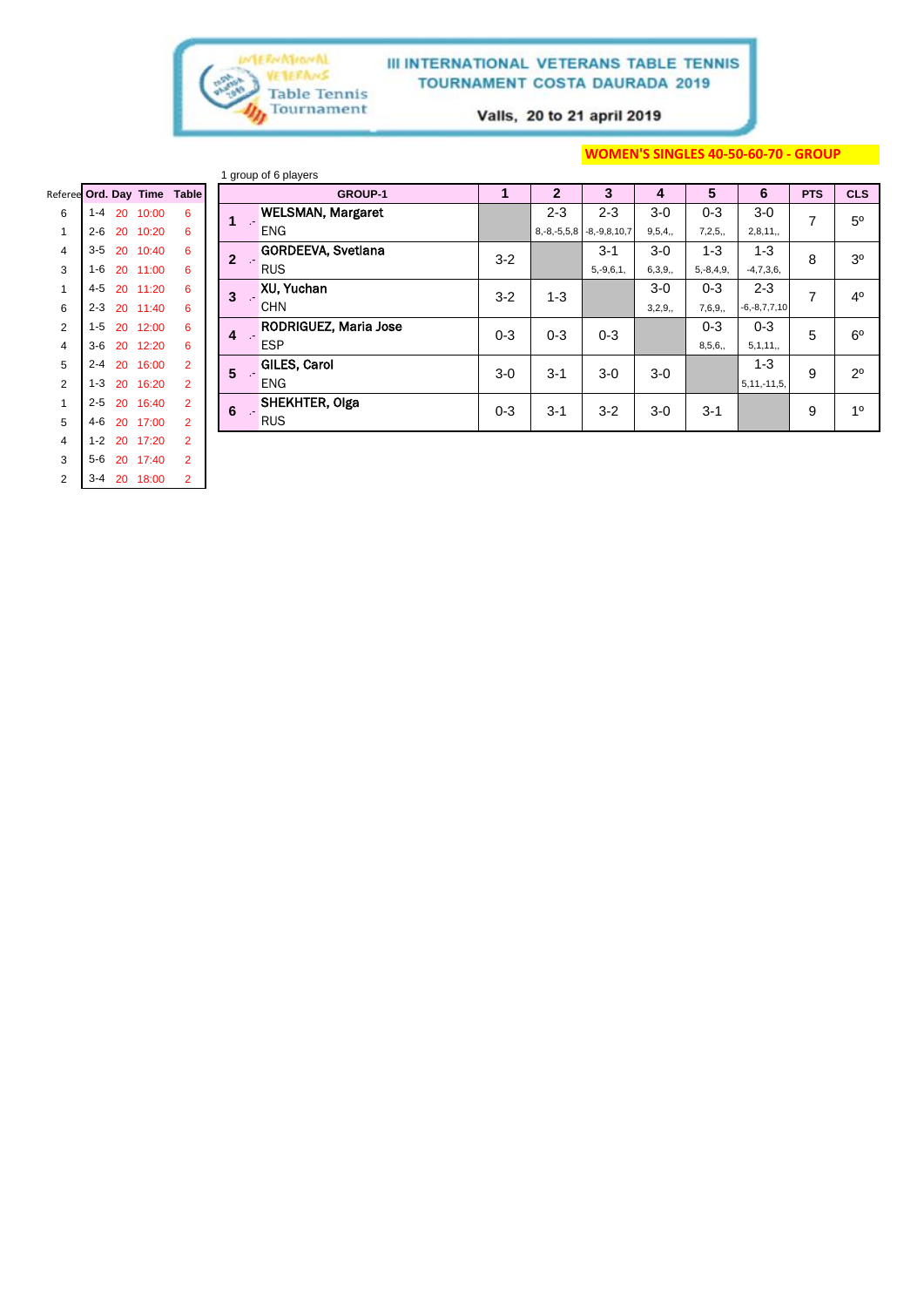

Valls, 20 to 21 april 2019

#### **MEN'S DOUBLES 40 - GROUPS**

3 groups of 3, 1st and 2nd to main draw, the others to consolation.

|   |         |              | Referee Ord. Day Time Table |   | <b>GROUP-1</b>              |         |         |            |            |  | <b>PTS</b>  | <b>CLS</b>     |
|---|---------|--------------|-----------------------------|---|-----------------------------|---------|---------|------------|------------|--|-------------|----------------|
| 2 |         | 1-3 21 10:00 | 4                           |   | <b>MARTINEZ A. / QUEROL</b> |         |         | $1 - 3$    | $3-0$      |  | 2           | 10             |
|   |         | 1-2 21 10:20 | 4                           |   | ESP / ESP                   |         |         | $5,-8,5,7$ | 7,8,8,     |  |             |                |
|   | $2 - 3$ | 21 10:40     | 4                           |   | <b>GORDEEV / KURNOSOV</b>   |         | $3 - 1$ |            | $0 - 3$    |  |             | 3 <sup>o</sup> |
|   |         |              |                             | ◢ | RUS / RUS                   |         |         |            | 11, 11, 6, |  |             |                |
|   |         |              |                             | 3 | KARKAVIN / KORSUNSKIY       | $0 - 3$ | $3-0$   |            |            |  | $2^{\circ}$ |                |
|   |         |              |                             |   | RUS / RUS                   |         |         |            |            |  |             |                |

|  |                | Referee Ord. Day Time Table |
|--|----------------|-----------------------------|
|  | $1-3$ 21 11:00 |                             |
|  | 1-2 21 11:20   |                             |
|  | 2-3 21 11:40   |                             |

|   |  |              | Referee Ord. Day Time Table |   | <b>GROUP-2</b>           |         | . .     | ٠J       |  | <b>PTS</b> | <b>CLS</b>     |
|---|--|--------------|-----------------------------|---|--------------------------|---------|---------|----------|--|------------|----------------|
| 2 |  | 1-3 21 11:00 | 4                           |   | <b>RUSINOV / SUNEGIN</b> |         | $3-0$   | $3-0$    |  | 4          | 10             |
| 3 |  | 1-2 21 11:20 | 4                           |   | RUS / RUS                |         | 8,7,4,  | 2,5,9,   |  |            |                |
|   |  | 2-3 21 11:40 | 4                           | 2 | <b>ANCA / PÀMIES</b>     | $0 - 3$ |         | $3-0$    |  | 3          | $2^{\circ}$    |
|   |  |              |                             |   | ESP / ESP                |         |         | 9, 9, 9, |  |            |                |
|   |  |              |                             |   | <b>DRYAEV / FAVA</b>     | $0 - 3$ | $0 - 3$ |          |  |            | 3 <sup>o</sup> |
|   |  |              |                             | 3 | RUS / ESP                |         |         |          |  | ∠          |                |

| Referee Ord. Day Time Table |         |    |              |    |   | <b>GROUP-3</b>             |         | ∍         | 3           |  | <b>PTS</b> | <b>CLS</b>     |
|-----------------------------|---------|----|--------------|----|---|----------------------------|---------|-----------|-------------|--|------------|----------------|
| $\overline{2}$              |         |    | 1-3 21 10:00 | -5 |   | <b>KULEEV / TARASOV</b>    |         | $3-0$     | $3-0$       |  |            | 10             |
| 3                           |         |    | 1-2 21 10:20 | -5 |   | <b>RUS / RUS</b>           |         | 9, 9, 11, | 6,9,3,      |  | 4          |                |
|                             | $2 - 3$ | 21 | 10:40        | -5 |   | <b>CARBONELL / MUDRYAK</b> | $0 - 3$ |           | $3 - 1$     |  | ົ          | $2^{\circ}$    |
|                             |         |    |              |    |   | ESP / ESP                  |         |           | $-9,7,8,6,$ |  | د          |                |
|                             |         |    |              |    | З | <b>BUENO / RUBIO</b>       | $0 - 3$ | 1-3       |             |  | ີ          | 3 <sup>o</sup> |
|                             |         |    |              |    |   | ESP / ESP                  |         |           |             |  |            |                |

\* In case of cancellations, the org. Committee may remake the draw.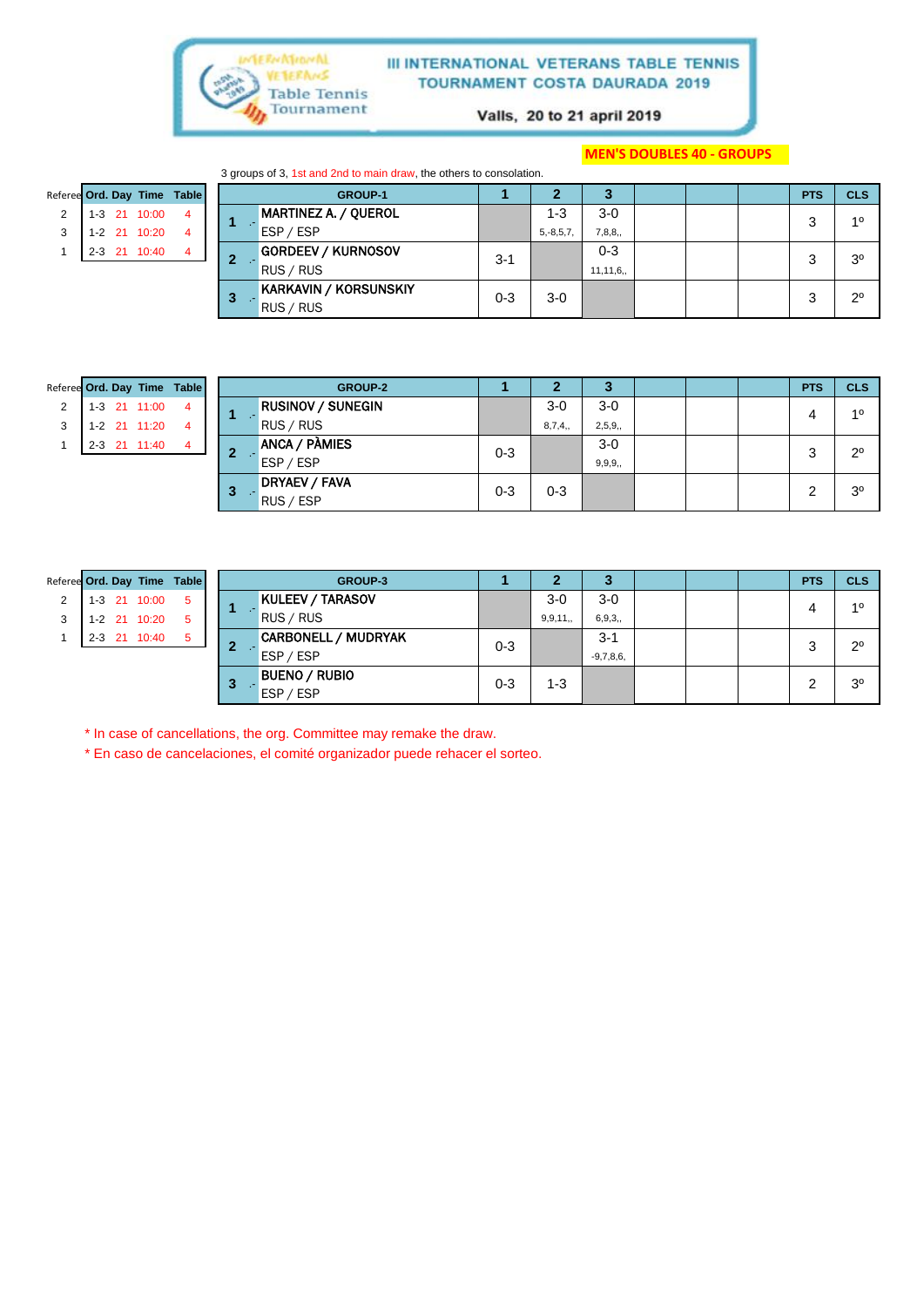

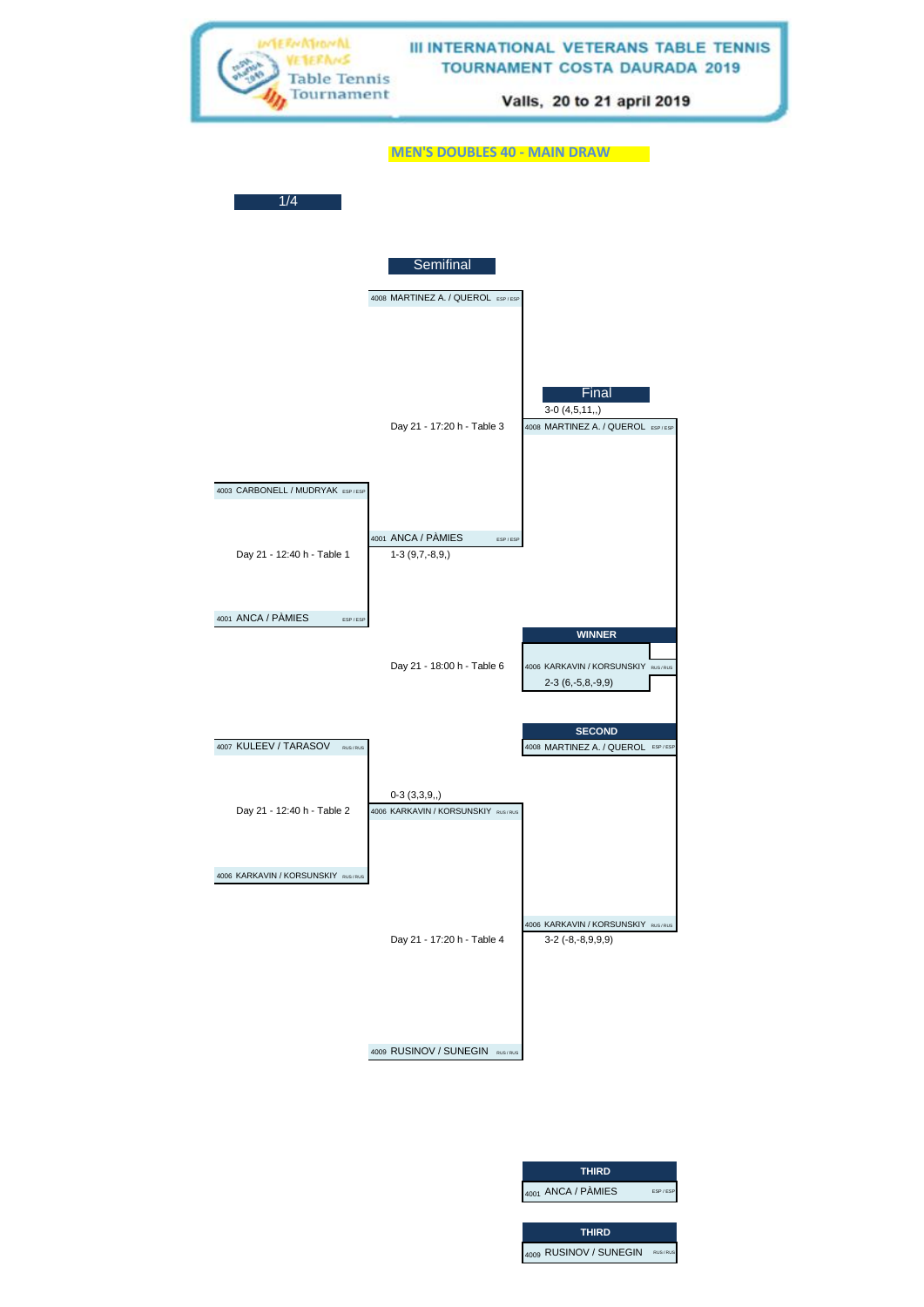| WIERNATIONAL<br><b>Table Tennis</b><br>Tournament |                                       | III INTERNATIONAL VETERANS TABLE TENNIS<br><b>TOURNAMENT COSTA DAURADA 2019</b><br>Valls, 20 to 21 april 2019 |  |
|---------------------------------------------------|---------------------------------------|---------------------------------------------------------------------------------------------------------------|--|
|                                                   | <b>MEN'S SINGLES 40 - CONSOLATION</b> |                                                                                                               |  |
|                                                   | Semifinal                             |                                                                                                               |  |
|                                                   |                                       | Final                                                                                                         |  |
|                                                   |                                       | 4005 GORDEEV / KURNOSOV RUS/RUS                                                                               |  |
|                                                   |                                       |                                                                                                               |  |
|                                                   | Day 21 - 18:20 h - Table 5            | <b>WINNER</b><br>4005 GORDEEV / KURNOSOV RUS/RUS<br>$3-0(7,11,7,)$                                            |  |
|                                                   | 4002 BUENO / RUBIO<br>ESP/ESP         | <b>SECOND</b><br>4002 BUENO / RUBIO<br>ESP/ESP                                                                |  |
|                                                   | Day 21 - 17:20 h - Table 2            | 4002 BUENO / RUBIO<br>ESP/ESP<br>$3-0(6,6,5,.)$                                                               |  |
|                                                   | 4004 DRYAEV / FAVA<br>RUS / ESP       |                                                                                                               |  |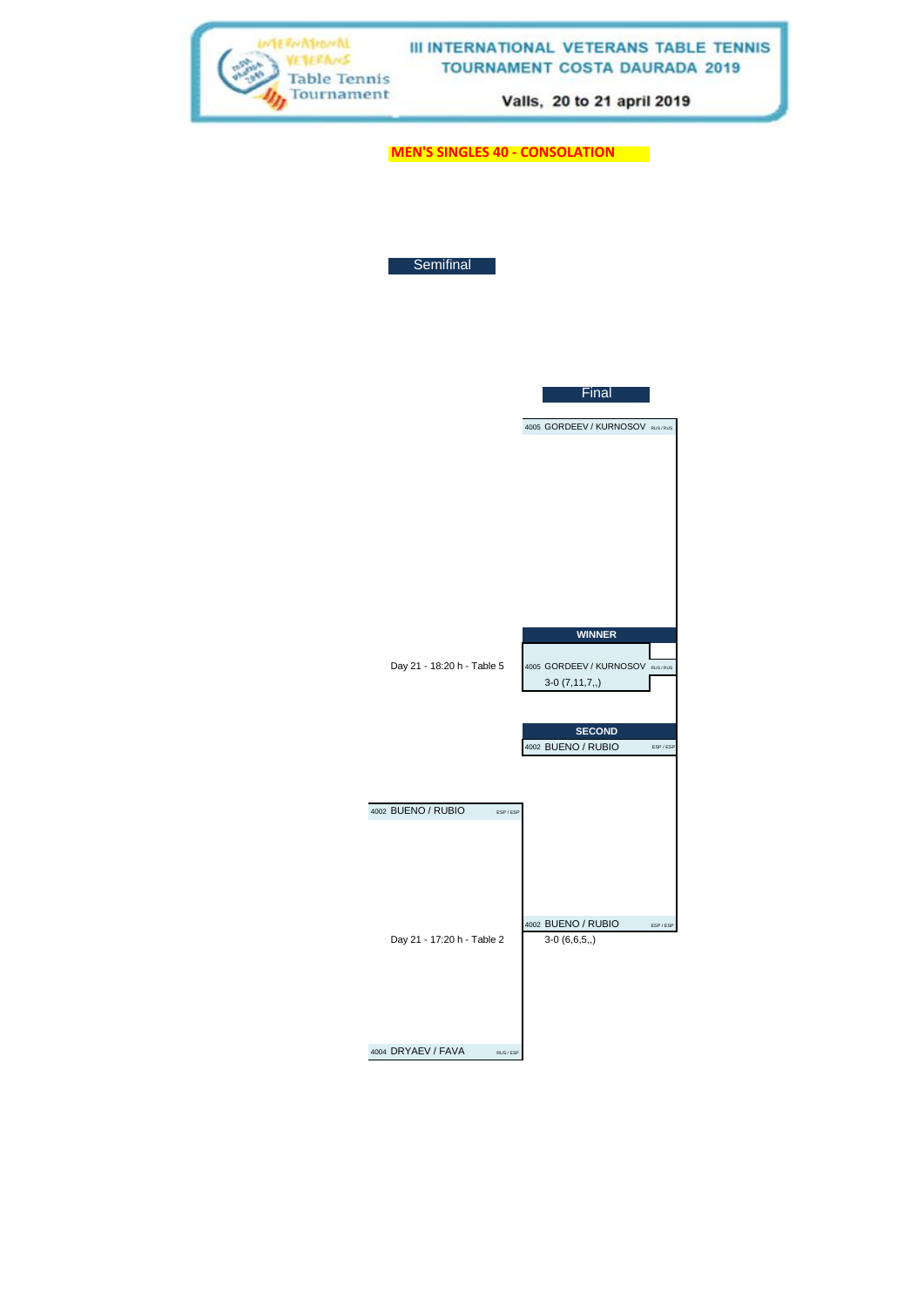

Valls, 20 to 21 april 2019

#### **MEN'S & WOMEN'S DOUBLES 50 - GROUPS**

3 groups of 4, 1st and 2nd to main draw, the others to consolation.

|   |  |              | Referee Ord. Day Time Table |
|---|--|--------------|-----------------------------|
|   |  | 1-3 21 10:00 |                             |
|   |  | 2-4 21 10:20 |                             |
| 3 |  | 1-2 21 10:40 |                             |
| 2 |  | 3-4 21 11:00 |                             |
| 3 |  | 1-4 21 11:20 |                             |
|   |  | 2-3 21 11:40 |                             |
|   |  |              |                             |

|                |         |              | eree Ord. Day Time Table |   | <b>GROUP-1</b>             |         |          | 3       | 4              |          | <b>PTS</b> | <b>CLS</b>     |  |
|----------------|---------|--------------|--------------------------|---|----------------------------|---------|----------|---------|----------------|----------|------------|----------------|--|
| 4              |         | 1-3 21 10:00 |                          |   | <b>DIAMANDI / VENDELBO</b> |         | $3-0$    | $3-0$   | $3-0$          |          | 6          | 10             |  |
| 1              |         | 2-4 21 10:20 |                          |   | ESP / DEN                  |         | 6, 8, 1, | 4,3,5,  | 5,3,6,         |          |            |                |  |
| 3              |         | 1-2 21 10:40 |                          |   | <b>MALTCEV / SMIRNOV</b>   |         |          | $3 - 1$ | $0 - 3$        |          | 4          | 3 <sup>o</sup> |  |
| $\overline{2}$ |         | 3-4 21 11:00 |                          |   | RUS / RUS                  | $0 - 3$ |          |         | $7, -9, 9, 4,$ | 9, 9, 7, |            |                |  |
| 3              | $1 - 4$ | 21 11:20     |                          | 3 | FERNÁNDEZ / RAMOS          | $0 - 3$ | $1 - 3$  |         | $0 - 3$        |          | 3          | 4 <sup>0</sup> |  |
| 4              |         | 2-3 21 11:40 |                          |   | ESP / ESP                  |         |          |         | 9,5,10,        |          |            |                |  |
|                |         |              |                          | 4 | GILES C. / WELSMAN M.      | $0 - 3$ | $3-0$    | $3-0$   |                |          | 5          | $2^{\circ}$    |  |
|                |         |              |                          |   | ENG / ENG                  |         |          |         |                |          |            |                |  |

| Referee Ord. Day Time Table |  |              |                |
|-----------------------------|--|--------------|----------------|
|                             |  | 1-3 21 10:00 | 2              |
|                             |  | 2-4 21 10:20 | $\overline{2}$ |
| 3                           |  | 1-2 21 10:40 | $\overline{2}$ |
| $\overline{2}$              |  | 3-4 21 11:00 | $\overline{2}$ |
| 3                           |  | 1-4 21 11:20 | 2              |
|                             |  | 2-3 21 11:40 | 2              |
|                             |  |              |                |

| Referee Ord. Day Time Table |  |              |                |   | <b>GROUP-2</b>             |         | $\overline{2}$ | 3                           | 4       |  | <b>PTS</b> | <b>CLS</b>     |
|-----------------------------|--|--------------|----------------|---|----------------------------|---------|----------------|-----------------------------|---------|--|------------|----------------|
| $\overline{4}$              |  | 1-3 21 10:00 | $\overline{2}$ |   | <b>GILES P. / BALTANAS</b> |         | $3-0$          | $0 - 3$                     | $3-0$   |  | 5          | $2^{\circ}$    |
|                             |  | 2-4 21 10:20 | $\overline{2}$ |   | ENG / ESP                  |         | 9,10,7,        | 9,8,8,                      | 4,6,4,  |  |            |                |
| 3                           |  | 1-2 21 10:40 | $\overline{2}$ | 2 | <b>EVSEEV / NIKITIN</b>    | $0 - 3$ |                | $2 - 3$                     | $3 - 1$ |  | 4          | 3 <sup>o</sup> |
| 2                           |  | 3-4 21 11:00 | $\overline{2}$ |   | RUS / RUS                  |         |                | $-9,7,-13,3,9$ 11, -10,8,8, |         |  |            |                |
| 3                           |  | 1-4 21 11:20 | $\overline{2}$ | 3 | <b>BARBER / DE PABLO</b>   | $3-0$   | $3 - 2$        |                             | $3-0$   |  | 6          | 10             |
| 4                           |  | 2-3 21 11:40 | 2              |   | ESP / ESP                  |         |                |                             | 7,10,7, |  |            |                |
|                             |  |              |                |   | <b>RODRIGUEZ / XU</b>      | $0 - 3$ | 1-3            | $0 - 3$                     |         |  | 3          | 4 <sup>0</sup> |
|                             |  |              |                | 4 | ESP / CHN                  |         |                |                             |         |  |            |                |

| Referee Ord. Day Time Table |  |              |   |
|-----------------------------|--|--------------|---|
|                             |  | 1-3 21 10:00 | з |
|                             |  | 2-4 21 10:20 | 3 |
| 3                           |  | 1-2 21 10:40 | 3 |
| $\overline{2}$              |  | 3-4 21 11:00 | 3 |
| 3                           |  | 1-4 21 11:20 | 3 |
|                             |  | 2-3 21 11:40 | з |
|                             |  |              |   |

|                |         |              | Referee Ord. Day Time Table |   | <b>GROUP-3</b>              |         |                 | З       | 4                  |  | <b>PTS</b> | <b>CLS</b>     |
|----------------|---------|--------------|-----------------------------|---|-----------------------------|---------|-----------------|---------|--------------------|--|------------|----------------|
| 4              |         | 1-3 21 10:00 | 3                           |   | <b>BOGOMOLOV / IAKOVLEV</b> |         | $3-2$           | $3-0$   | $3 - 1$            |  | 6          | 10             |
|                |         | 2-4 21 10:20 | 3                           |   | <b>RUS / RUS</b>            |         | $9,-11,-6,11,9$ | 13,6,7, | $-13,9,6,6,$       |  |            |                |
| 3              |         | 1-2 21 10:40 | 3                           | 2 | PERARNAU / ZARAGOZA         | $2 - 3$ |                 | $3-0$   | $3-2$              |  | 5          | $2^{\circ}$    |
| 2              | $3 - 4$ | 21 11:00     | 3                           |   | ESP / ESP                   |         |                 | 3,4,6,  | $5, 4, -6, -9, 11$ |  |            |                |
| 3              | $1 - 4$ | 21 11:20     | 3                           | 3 | <b>BADIA / SORLI</b>        | $0 - 3$ | $0 - 3$         |         | $0 - 3$            |  | 3          | 4 <sup>0</sup> |
| $\overline{4}$ |         | 2-3 21 11:40 | 3                           |   | ESP / ESP                   |         |                 |         | 3,8,7,             |  |            |                |
|                |         |              |                             | 4 | <b>GORDEEVA / SHEKHTER</b>  | $1 - 3$ | $2 - 3$         | $3-0$   |                    |  | 4          | 3 <sup>0</sup> |
|                |         |              |                             |   | RUS / RUS                   |         |                 |         |                    |  |            |                |

\* In case of cancellations, the org. Committee may remake the draw.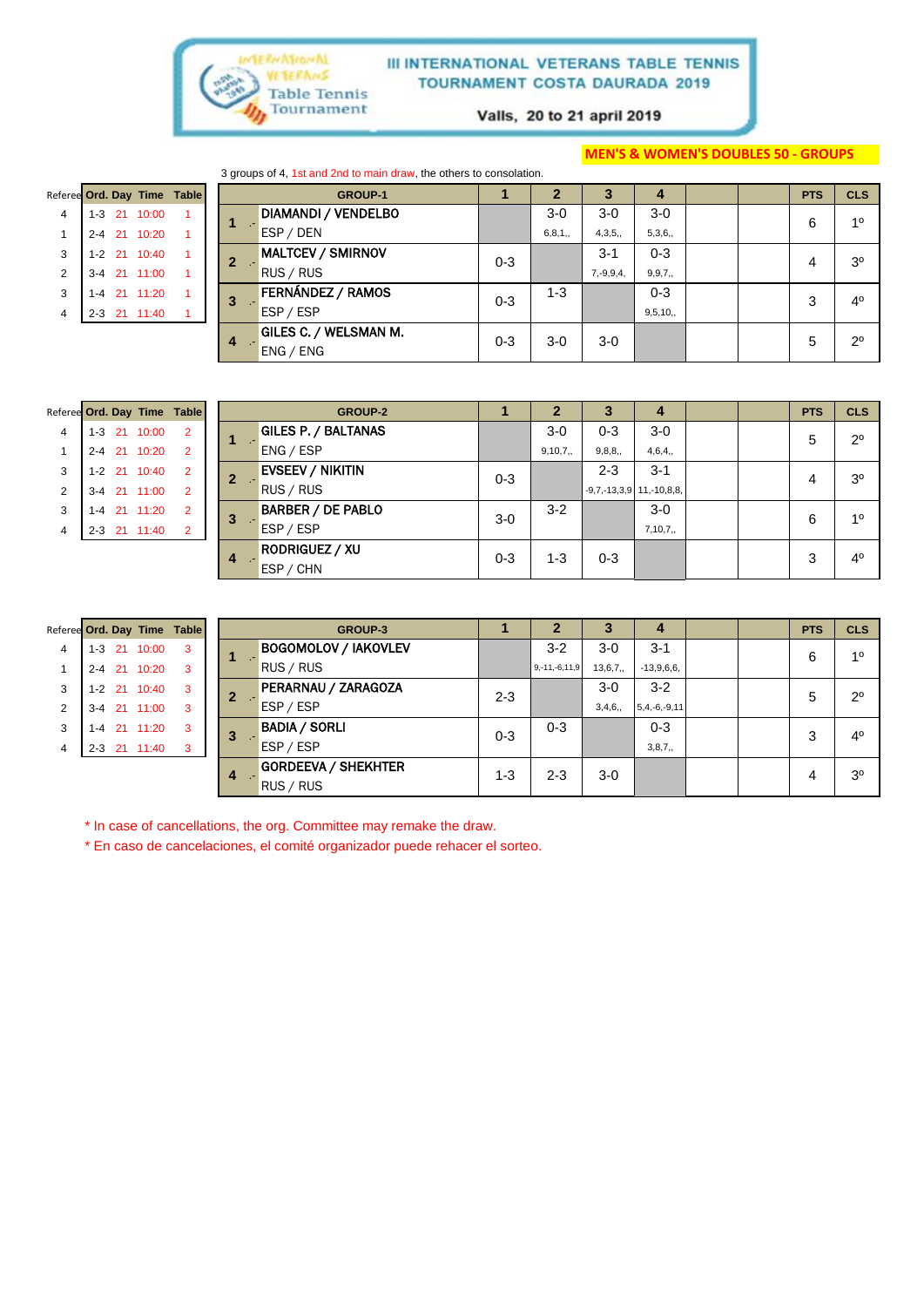

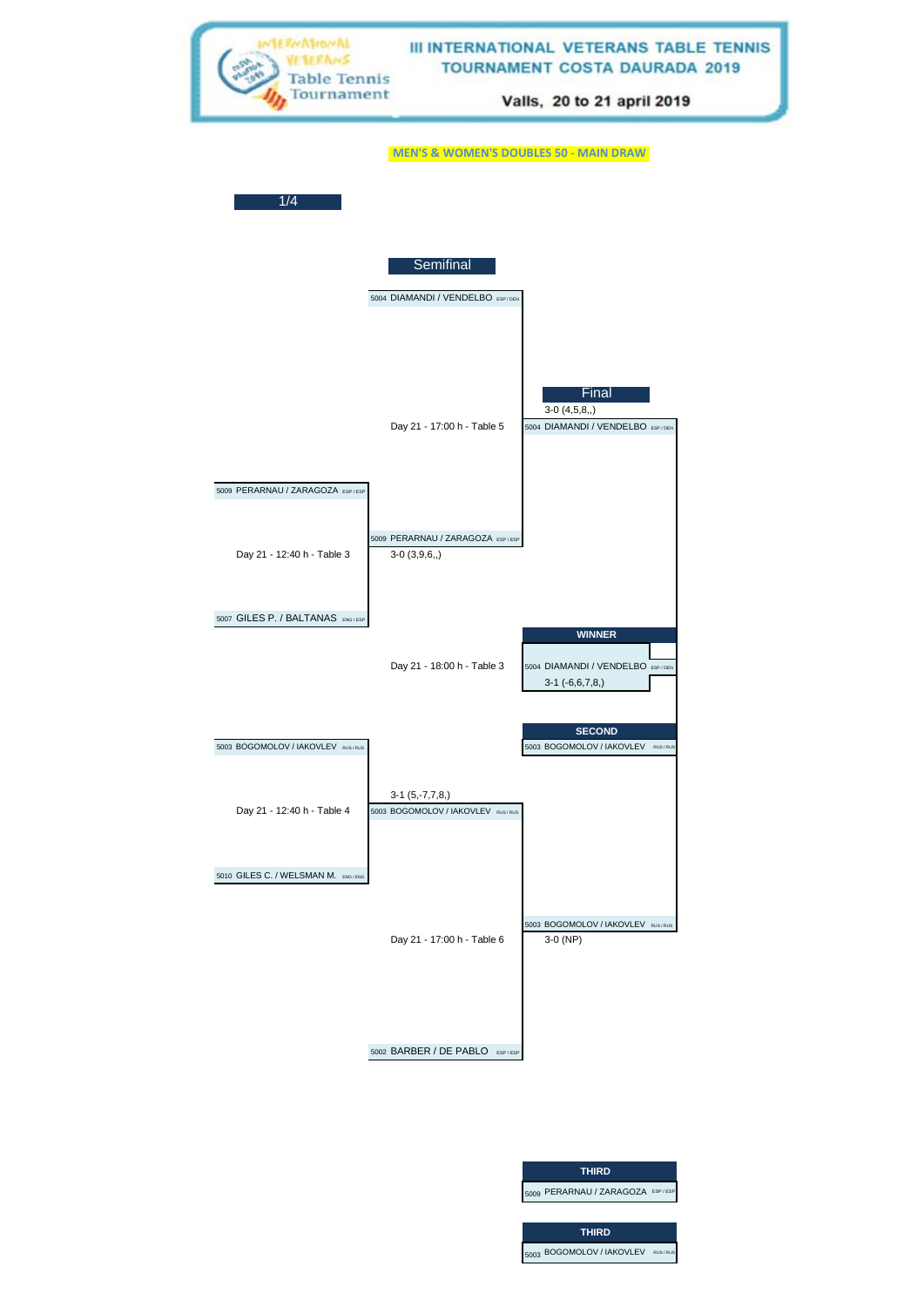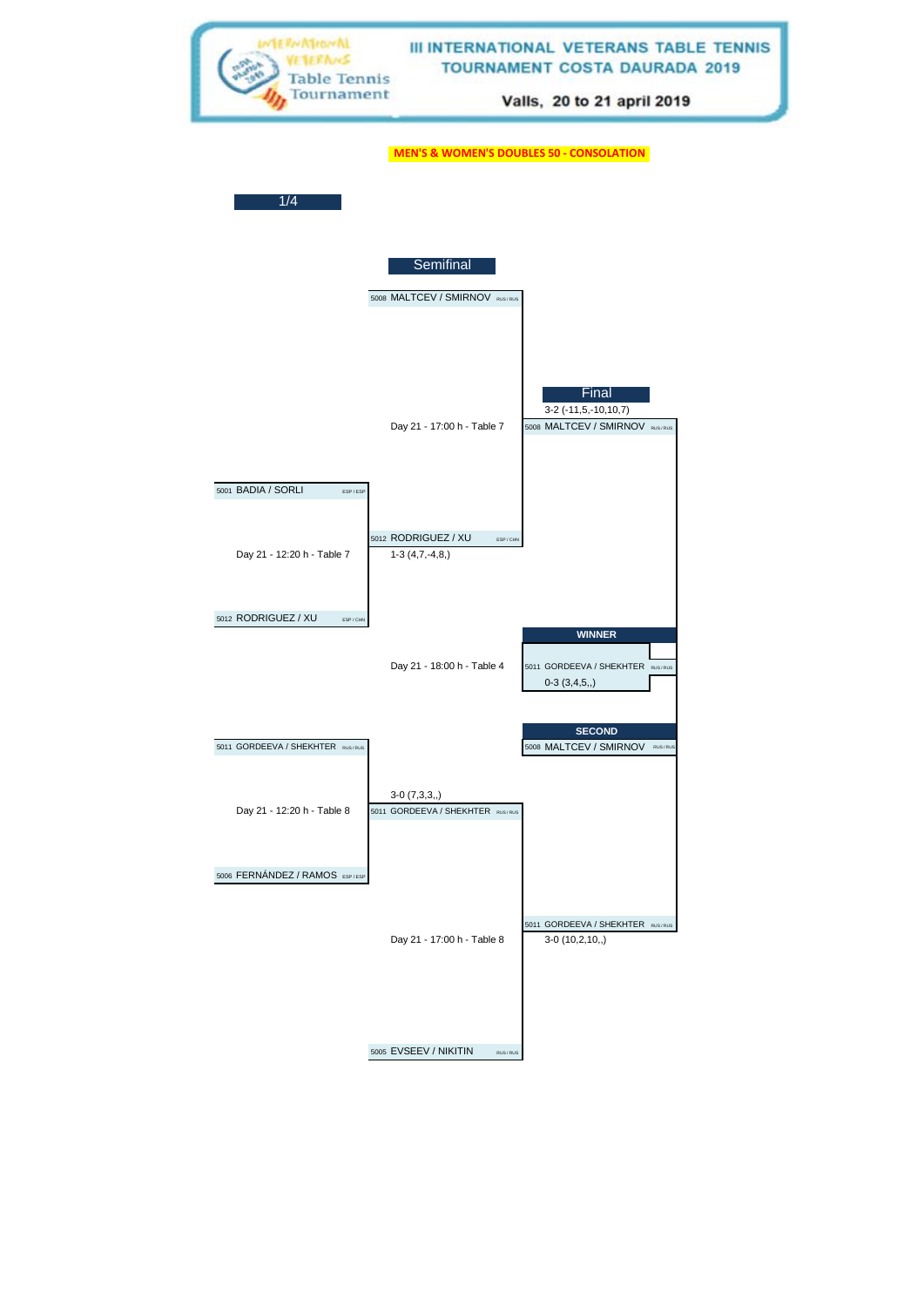

Valls, 20 to 21 april 2019

#### **MEN'S DOUBLES 60-70 - GROUPS**

2 groups of 3 - 1 group of 4, 1st and 2nd to main draw, the others to consolation.

| Referee Ord. Day Time Table |  |              |     |    | <b>GROUP-1</b>                |         |          | -3             |  | <b>PTS</b> | <b>CLS</b>     |
|-----------------------------|--|--------------|-----|----|-------------------------------|---------|----------|----------------|--|------------|----------------|
| 2                           |  | 1-3 21 10:00 | - 6 |    | <b>CASTELLS / MARTINEZ J.</b> |         | $3-0$    | $3-0$          |  | 4          | 10             |
| 3                           |  | 1-2 21 10:20 | -6  |    | ESP / ESP                     |         | 9,10,10, | 5,3,10,        |  |            |                |
|                             |  | 2-3 21 10:40 | - 6 | 2  | <b>POTOTSKIY / VYSOKOV</b>    | $0 - 3$ |          | $1 - 3$        |  | ⌒          | 3 <sup>0</sup> |
|                             |  |              |     |    | RUS / RUS                     |         |          | $1, -5, 5, 8,$ |  | ৴          |                |
|                             |  |              |     | -3 | <b>HARRISON / TEIXIDO</b>     | $0 - 3$ | $3 - 1$  |                |  | 3          | $2^{\circ}$    |
|                             |  |              |     |    | / ESP<br>IRL                  |         |          |                |  |            |                |

| Referee Ord. Day Time Table |  |                |  |
|-----------------------------|--|----------------|--|
|                             |  | $1-3$ 21 10:00 |  |
|                             |  | 1-2 21 10:20   |  |
|                             |  | 2-3 21 10:40   |  |

|   |  |              | Referee Ord. Day Time Table |              | <b>GROUP-2</b> |                                      |         | 2       | 3                 |  | <b>PTS</b> | <b>CLS</b>     |
|---|--|--------------|-----------------------------|--------------|----------------|--------------------------------------|---------|---------|-------------------|--|------------|----------------|
| 2 |  | 1-3 21 10:00 |                             |              |                | AZCON-BIETO / ESCUDERO               |         | $3-0$   | $2 - 3$           |  | 3          | 10             |
| 3 |  | 1-2 21 10:20 |                             |              |                | ESP / ESP                            |         | 8,8,6,  | $9, -5, -8, 8, 9$ |  |            |                |
|   |  | 2-3 21 10:40 |                             | $\mathbf{2}$ |                | <b>SHORT / WELSMAN D.</b>            | $0 - 3$ |         | $3-0$             |  | 3          | $2^{\circ}$    |
|   |  |              |                             |              |                | ENG / ENG                            |         |         | 7,6,8,            |  |            |                |
|   |  |              |                             | 3            |                | <b>FONTANET / PORTA</b><br>ESP / ESP | $3 - 2$ | $0 - 3$ |                   |  | 3          | 3 <sup>o</sup> |
|   |  |              |                             |              |                |                                      |         |         |                   |  |            |                |

| Referee Ord. Day Time Table |  |              |   |
|-----------------------------|--|--------------|---|
|                             |  | 1-3 21 10:00 | 8 |
|                             |  | 2-4 21 10:20 | 8 |
| 3                           |  | 1-2 21 10:40 | 8 |
| $\overline{2}$              |  | 3-4 21 11:00 | 8 |
| 3                           |  | 1-4 21 11:20 | 8 |
|                             |  | 2-3 21 11:40 | 8 |
|                             |  |              |   |

| Referee Ord. Day Time Table |         |              |   |    | <b>GROUP-3</b>            |         | $\overline{2}$ | 3              | 4              |  | <b>PTS</b> | <b>CLS</b>     |
|-----------------------------|---------|--------------|---|----|---------------------------|---------|----------------|----------------|----------------|--|------------|----------------|
| 4                           |         | 1-3 21 10:00 | 8 | A. | <b>KRUUKKA / LI</b>       |         | $0 - 3$        | $1 - 3$        | $0 - 3$        |  | 3          | $4^{\circ}$    |
|                             |         | 2-4 21 10:20 | 8 |    | SWE / CHN                 |         | 5,9,8,         | $7, -5, 7, 5,$ | 10,3,12,       |  |            |                |
| 3                           |         | 1-2 21 10:40 | 8 | 2  | <b>CALO / CONSUEGRA</b>   | $3-0$   |                | $0 - 3$        | $3-0$          |  | 5          | $2^{\circ}$    |
| 2                           |         | 3-4 21 11:00 | 8 |    | ITA / AND                 |         |                | 6,7,7,         | 9,14,4,        |  |            |                |
| 3                           | $1 - 4$ | 21 11:20     | 8 | 3  | <b>BROMAGE / ELMER</b>    | $3 - 1$ | $3-0$          |                | $3 - 1$        |  | 6          | 10             |
| 4                           |         | 2-3 21 11:40 | 8 |    | WAL / ESP                 |         |                |                | $3, -2, 7, 3,$ |  |            |                |
|                             |         |              |   | 4  | <b>LORENZEN / SJOBERG</b> | $3-0$   | $0 - 3$        | $1 - 3$        |                |  | 4          | 3 <sup>0</sup> |
|                             |         |              |   |    | ESP / ESP                 |         |                |                |                |  |            |                |

\* In case of cancellations, the org. Committee may remake the draw.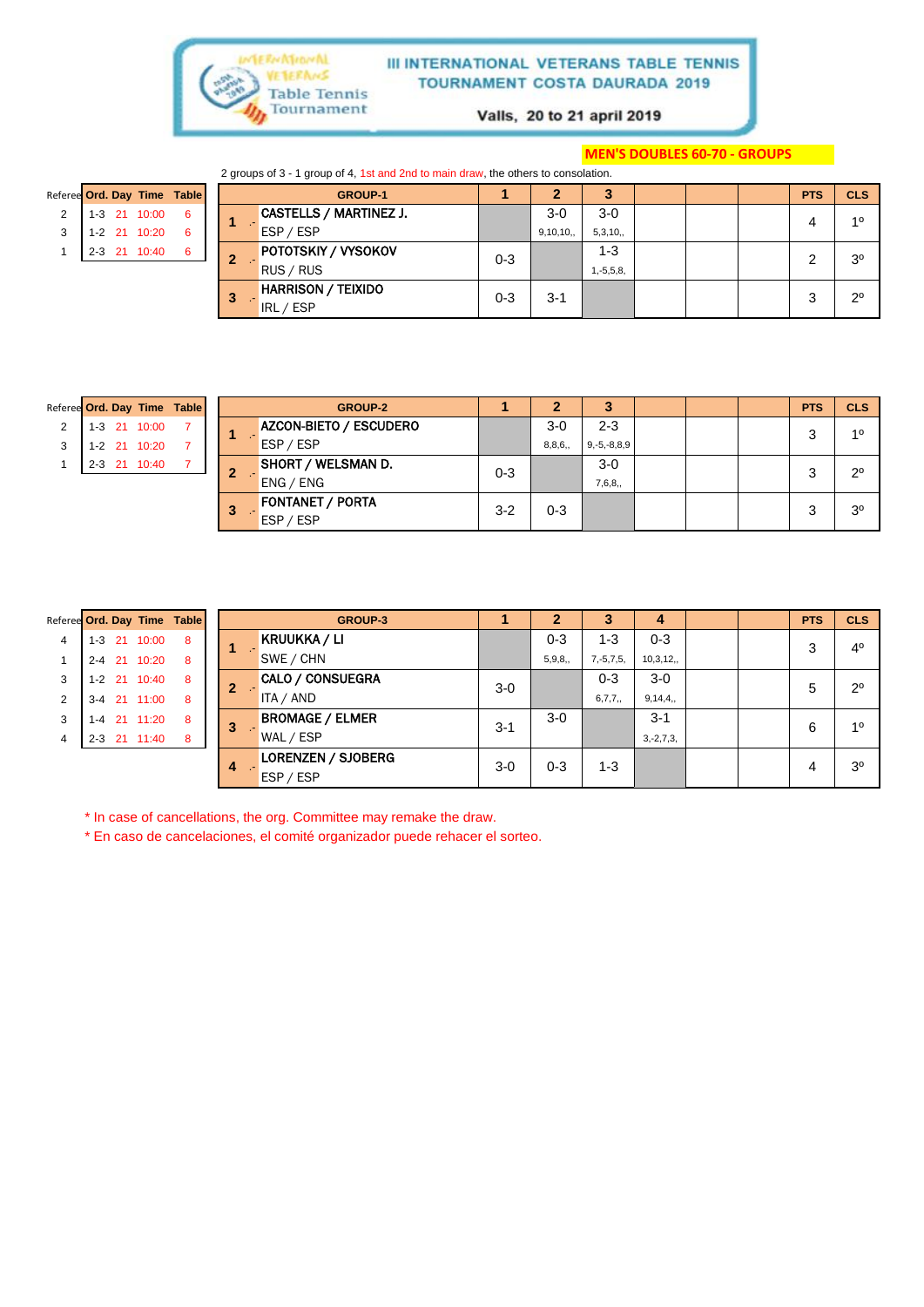

0-1 (0,,,,) **THIRD BOOS SHORT / WELSMAN D. ENG THIRD**  6009 BROMAGE / ELMER WALLE